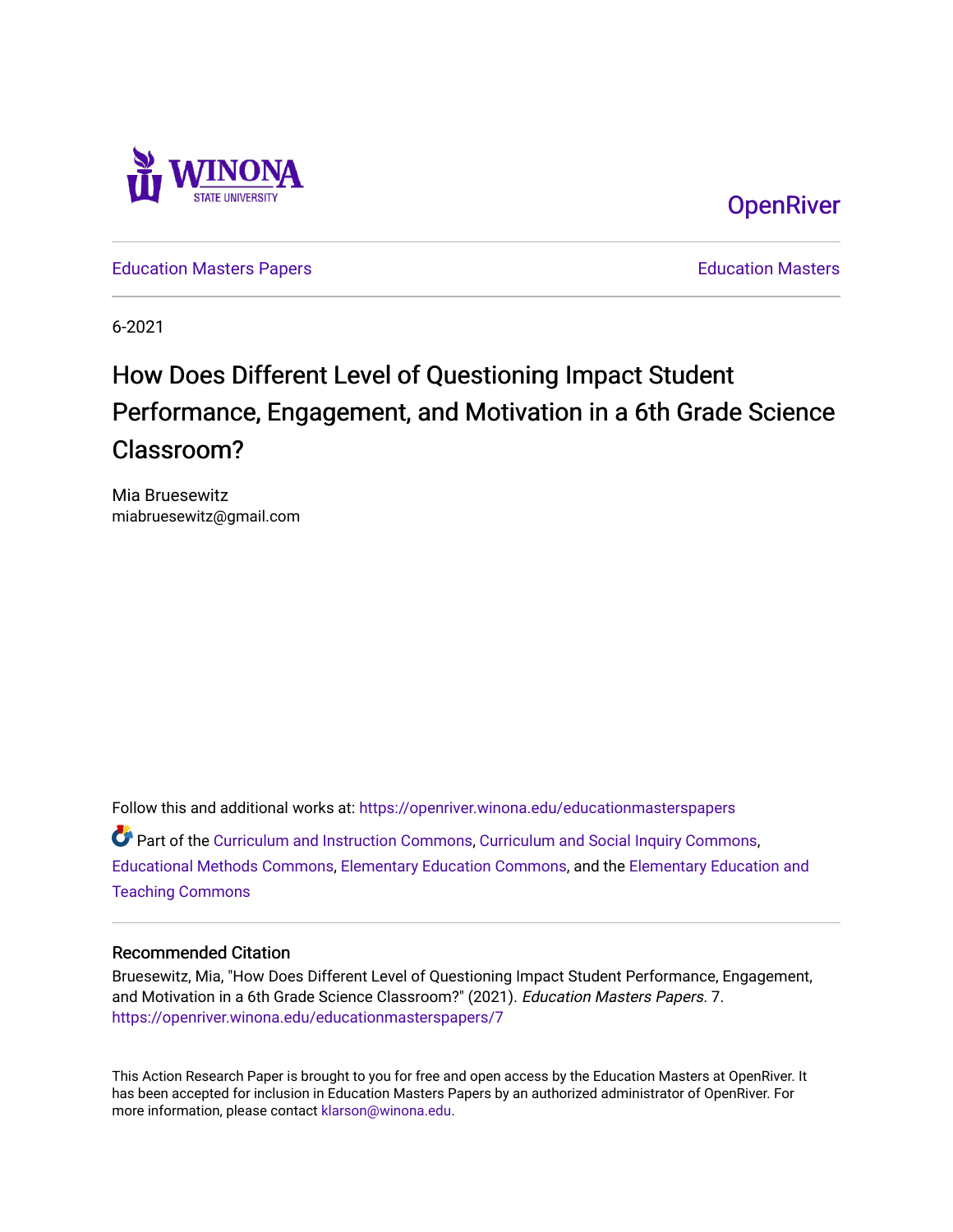How Does Different Level of Questioning Impact Student Performance, Engagement, and

Motivation in a 6<sup>th</sup> Grade Science Classroom?

Mia Bruesewitz

A Capstone Project submitted in partial fulfillment of the requirements for the Master of Science Degree in Education at

Winona State University

Summer 2021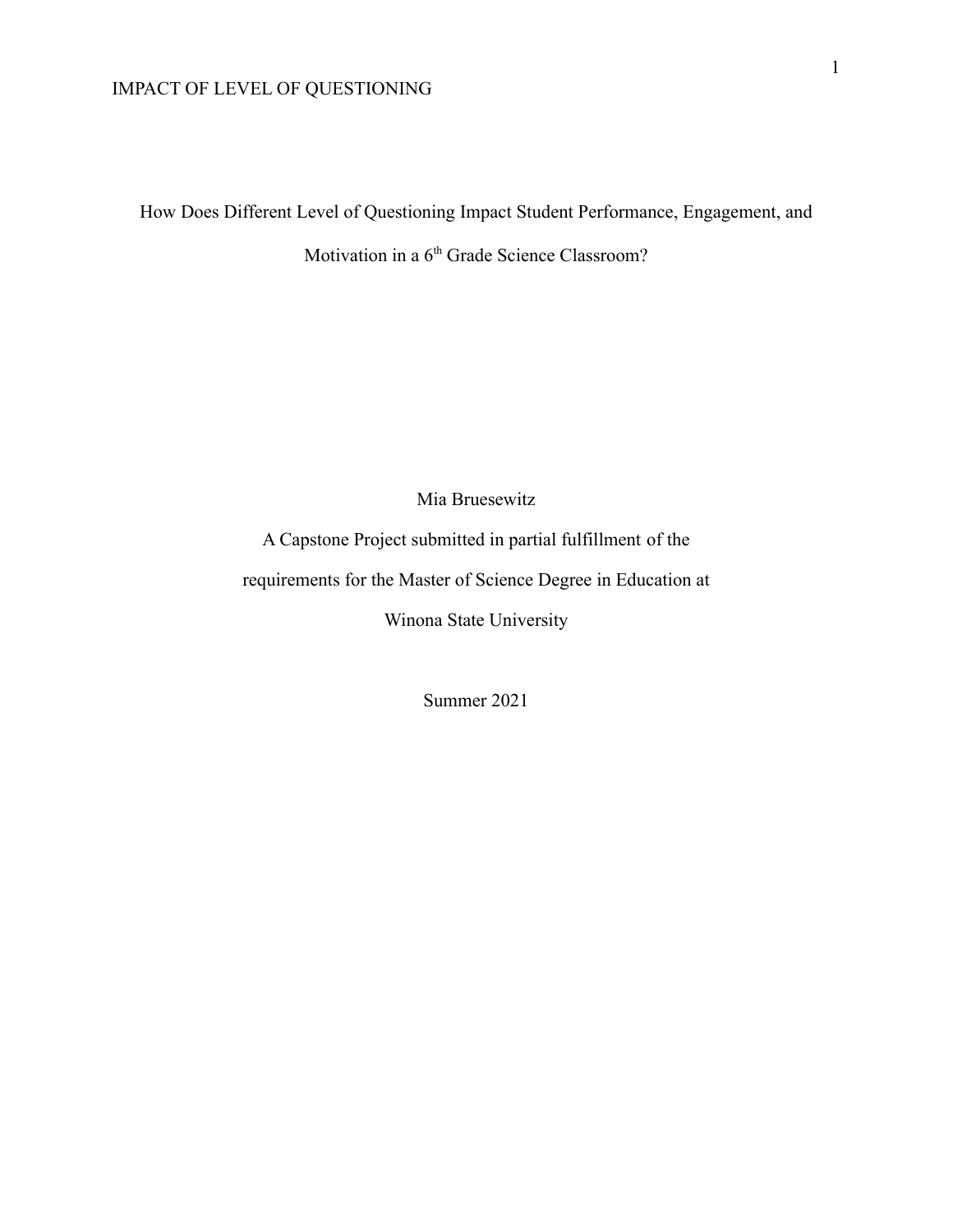Winona State University

College of Education

Rochester Education Department

### CERTIFICATE OF APPROVAL

### CAPSTONE PROJECT

 $\mathcal{L}_\text{max}$  , where  $\mathcal{L}_\text{max}$ 

 $\mathcal{L}_\text{max}$  , where  $\mathcal{L}_\text{max}$  and  $\mathcal{L}_\text{max}$ 

How Does Different Level of Questioning Impact Student Performance, Engagement, and

Motivation in a 6<sup>th</sup> Grade Science Classroom?

This is to certify that the Capstone Project of

Mia Bruesewitz

Has been approved by the faculty advisor and REDG 618 – Action Research: Capstone Project

Course Instructor in partial fulfillment of the requirements for the

Master of Science Degree in Education

Capstone Project Supervisor: \_\_\_\_\_\_\_\_\_\_\_\_\_\_\_\_\_\_

Approval Date: \_\_\_\_\_\_\_\_\_\_\_\_\_\_\_\_\_\_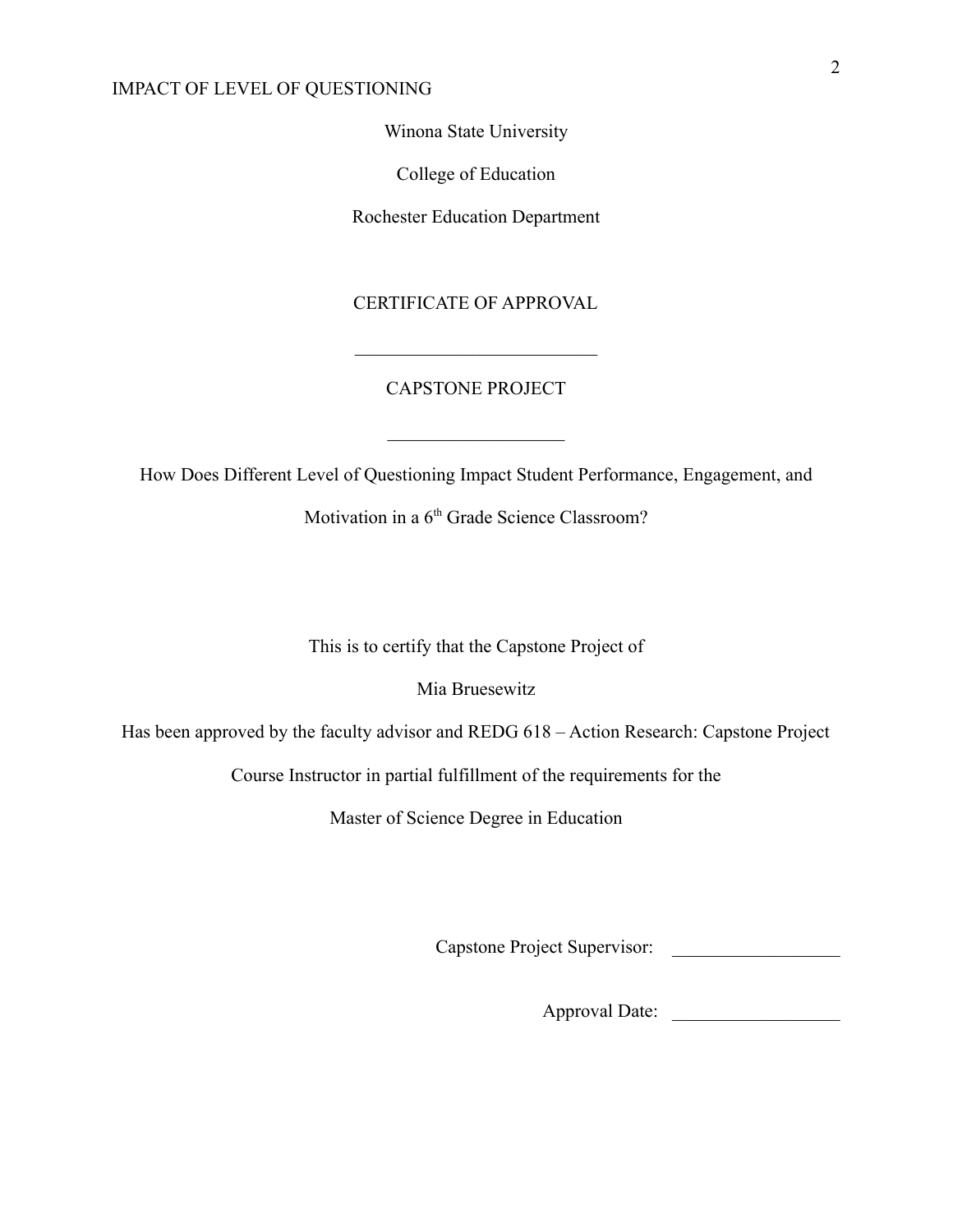#### Abstract

This study was designed to determine how different level of questioning in a 6th grade science classroom can impact student performance, engagement, and motivation. During the study, students were taught three different lessons, balance and unbalanced forces, friction, and mass versus weight. Data was collected in a 6th grade science class of 25 participants and focused on surveys, pretests, exit slips, at-task checklist, and a final summative assessment. The results of the data showed that there was no significant difference in performance, engagement, or motivation in relation to different level of questioning. The data also showed that activities that students do during a science class have an impact on their engagement and motivation.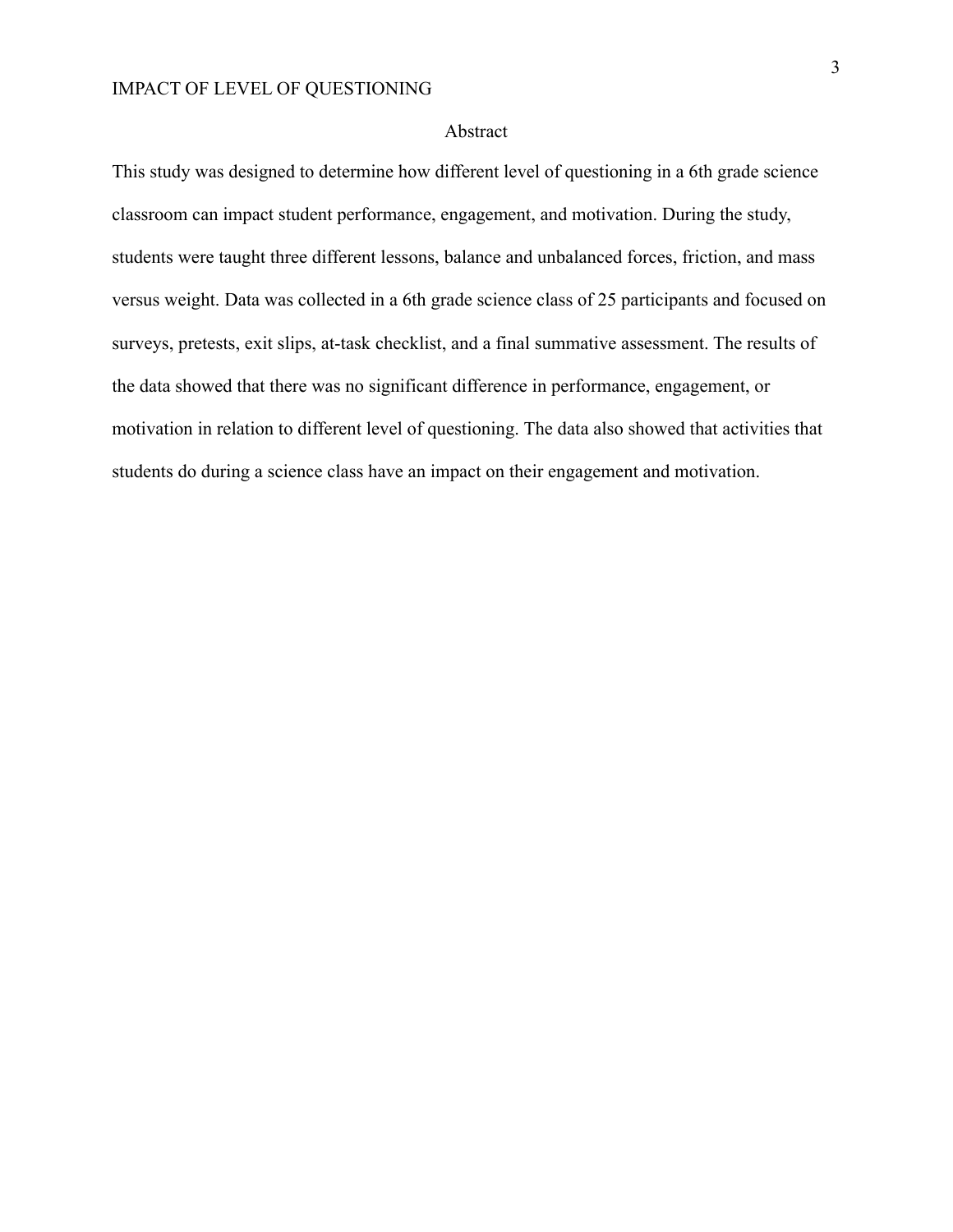## Contents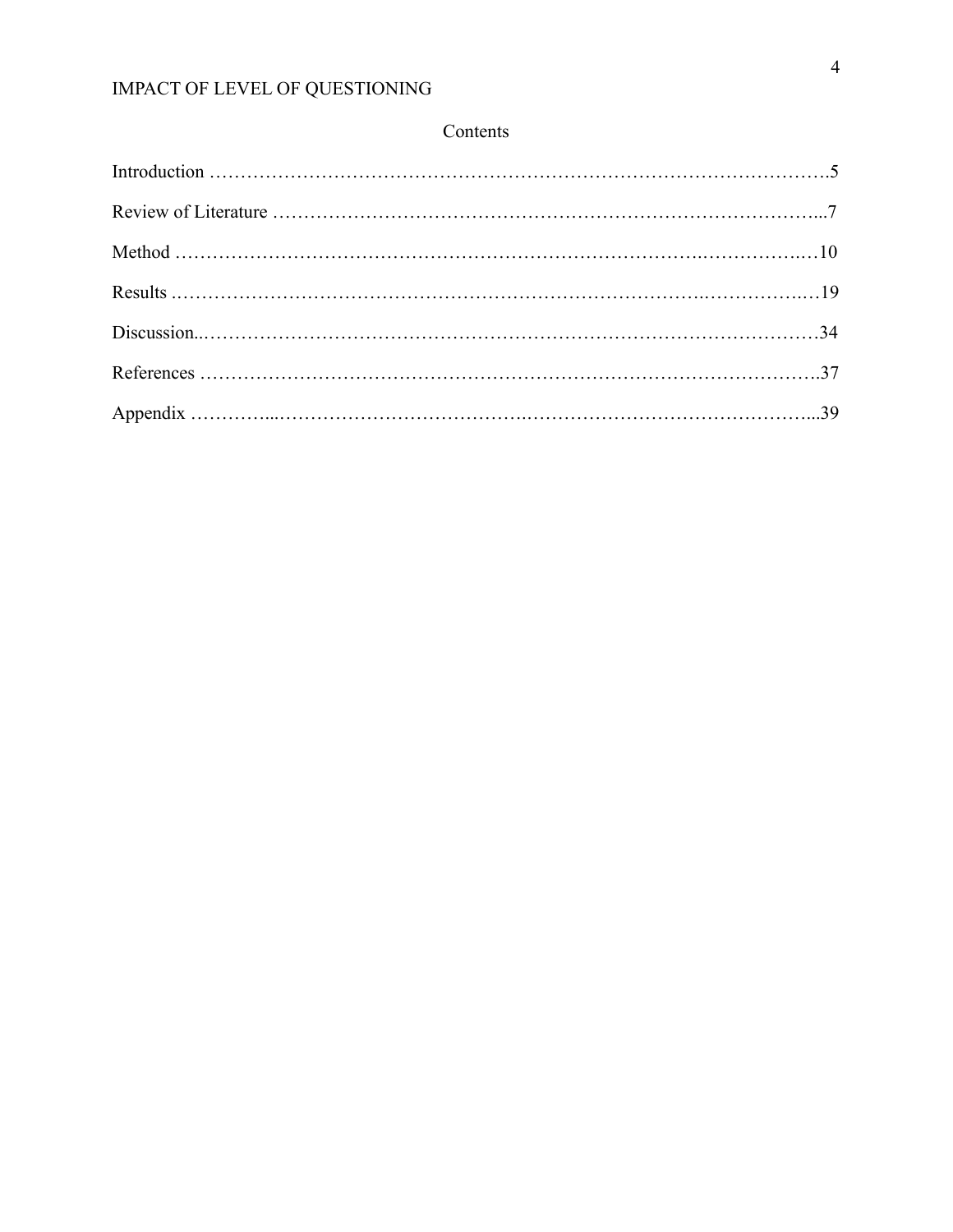How Does Different Level of Questioning Impact Student Performance, Engagement, and Motivation in a 6<sup>th</sup> Grade Science Classroom?

## **Introduction**

There are many factors that affect students in the classroom, and each of those can have a different effect on the different types of students. This paper focuses on a study done to see if the different level of questions asked during a science lesson can impact students' learning. Three factors of student learning, performance, engagement, and motivation, were the main focus of the study. Participants were able to give their own feedback on the three factors, as well as teacher observation.

#### **Rationale**

All day teachers are asking many different questions to their students, but are they asking the right questions? While planning a lesson, teachers need to consider if the questions they are going to ask are effective to promote student learning. As a teacher, I am constantly asking students, sometimes without thinking about the type of question being asked. Is it possible that different level of questions can impact student learning? Can different level of questions affect academic performance, engagement, and motivation of students?

#### **Purpose of the Study**

It is important to consider if asking lower level questions versus higher level questions have any impact on student learning. Much of the content that is taught in science, is usually something new for most 6th graders. Different students learn in different ways and that is an important fact to consider when planning a study to determine what can impact student learning. Taking into consideration how you are teaching and asking your questions can help you determine if the level of questioning has an impact on student learning.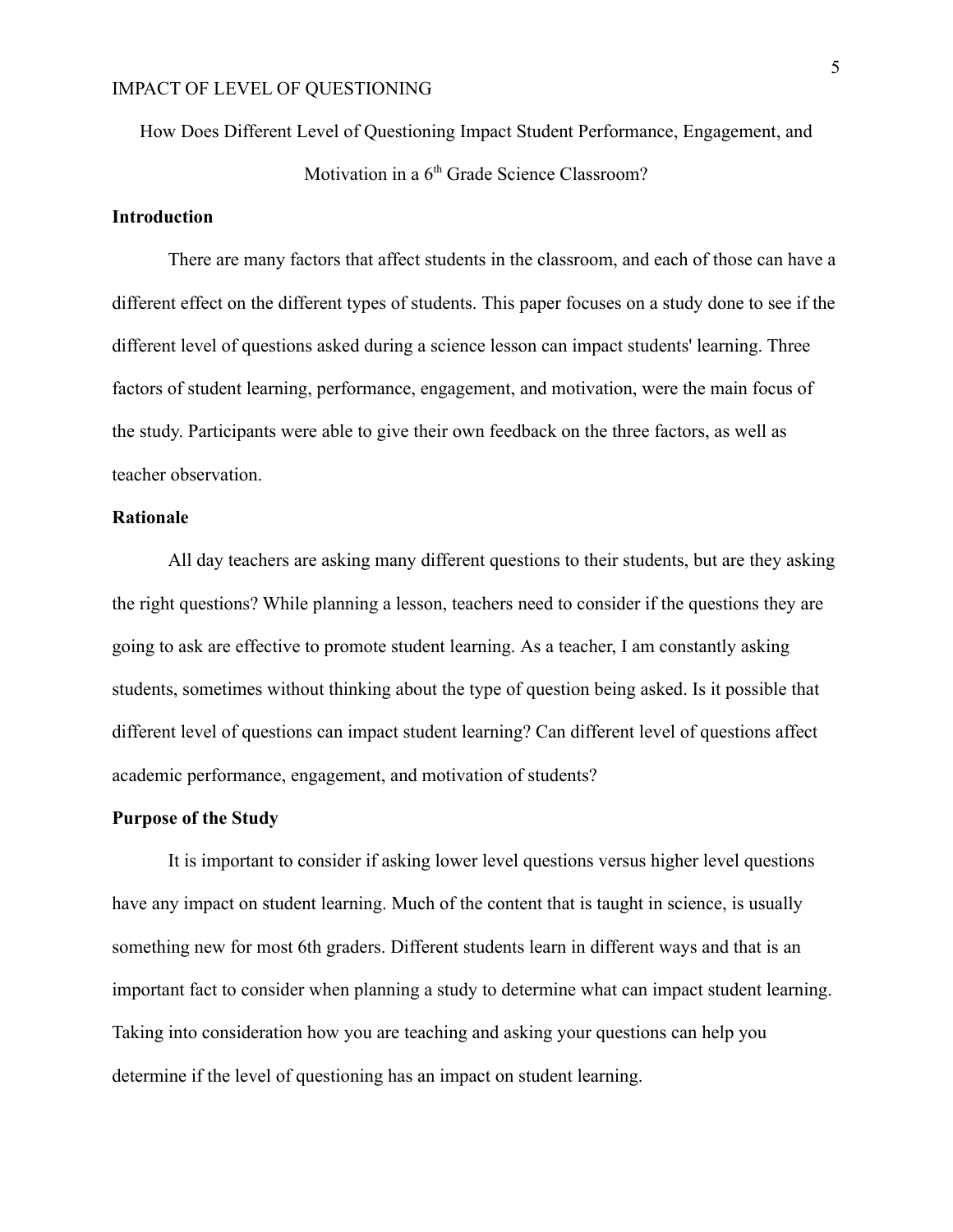#### **Research Questions**

The three following research were created after spending time teaching a lesson and constantly asking students questions. They aim to answer if the different level of questions asked during different science lessons has any impact on students performance, engagement, or motivation.

1. How can the level of questioning during instruction impact student performance in a 6<sup>th</sup> grade science classroom?

2. How can the level of questioning during instruction impact student engagement in a 6<sup>th</sup> grade science classroom?

3. How can the level of questioning during instruction impact student motivation in the 6<sup>th</sup> grade science classroom?

#### **Definitions**

Engagement, motivation, and performance can be defined in different ways based on the context and what is being measured. For this study, engagement is defined by the student's participation during a class period when questions are asked, motivation is defined by the student's want and willingness to answer questions that are asked, and performance was based on how well students scored on a given assignment. Lower level questions are questions that are fact based and have an answer that can be looked up. Higher level questions are questions that students must apply a science concept that is taught to answer the question. It can not simply be searched for on Google. Many studies analyzed in the literature review have found that the questions that are asked during class impacts a student's level of thinking. If students are solely asked lower level questions that are fact based with one direct answer, they will not be promoted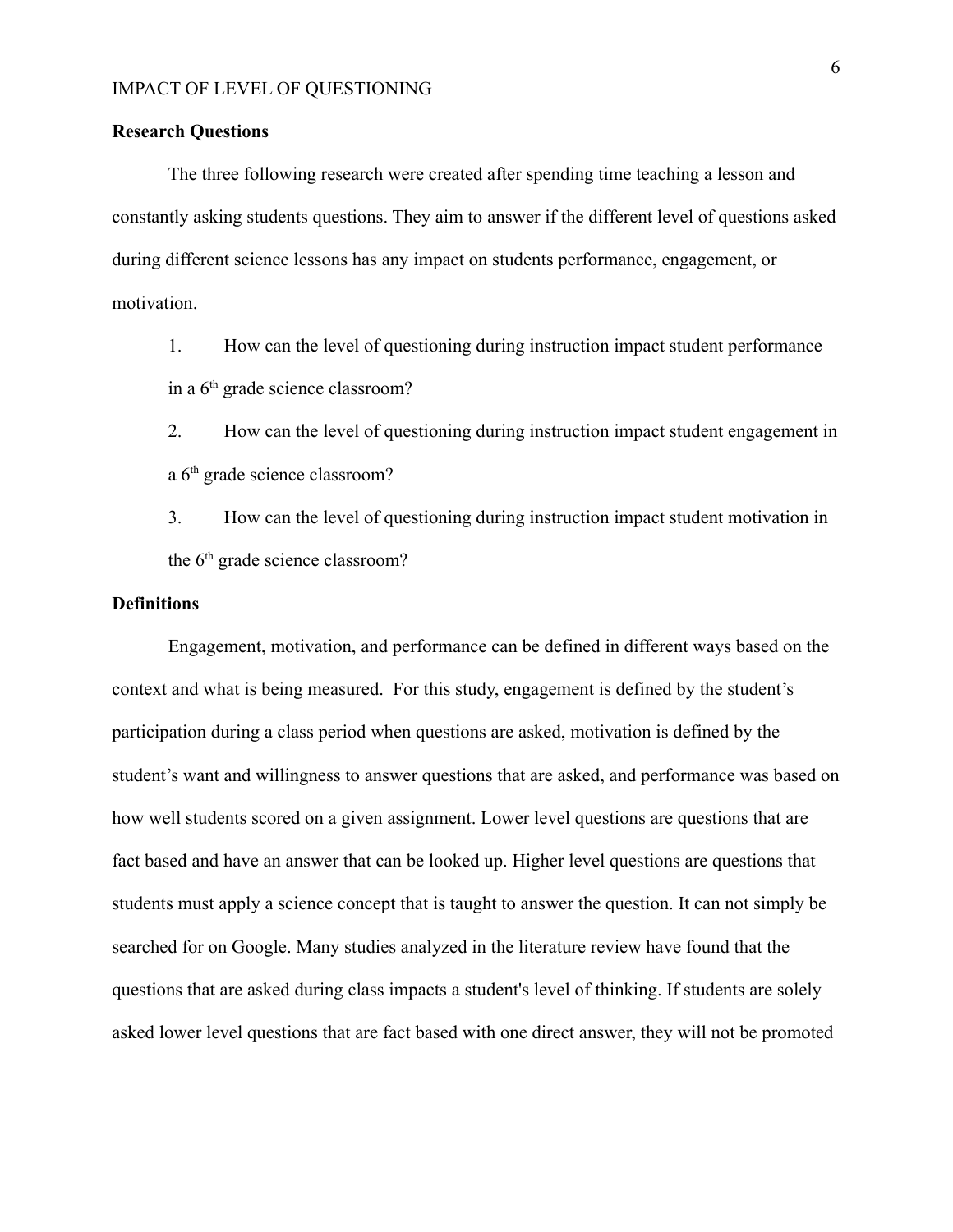to achieve higher order thinking. Educators and teachers want to promote students to reach that higher order of thinking and apply what they are taught during a lesson to the real world.

#### **Limitations**

During the time of the study, many limitations occurred. Time allotted to perform the study and collect data was from April 5th to April 30th, which is not a significant amount of time. During that time, there was also standardized testing that occurred which took up two whole days. The COVID-19 pandemic was one of the biggest limitations during the study. Because of COVID-19, the school where the research was taking place started online and did not come back to in person learning until April 5th, which was the same date the study was to start. This caused the implementation of the study to start about five days later than scheduled. Having to conduct the study with the participants in the class and the participants who choose to stay distance learning simultaneously, was also a limitation faced.

#### **Review of Literature**

#### **Level of Questioning**

Questioning in science instruction plays an influential role in the classroom. Level of questioning usually varies from lower level to high level type of questions, which can be used to create different level of thinking. Lower level questions and thinking to higher level questions and thinking, are most commonly classified using *The Taxonomy of Educational Objectives* by Bloom, Engelhart, Furst, Hill, and Krathwohl (1956) (as cited in Agarwal, 2019). The original Bloom's taxonomy included six categories of cognitive process, and it was designed as a step by step process (Agarwal, 2019). For students to reach higher level thinking, analysis, synthesis, and evaluation, they must first focus on the lower level thinking, knowledge, comprehension, and application (Agarwal, 2019).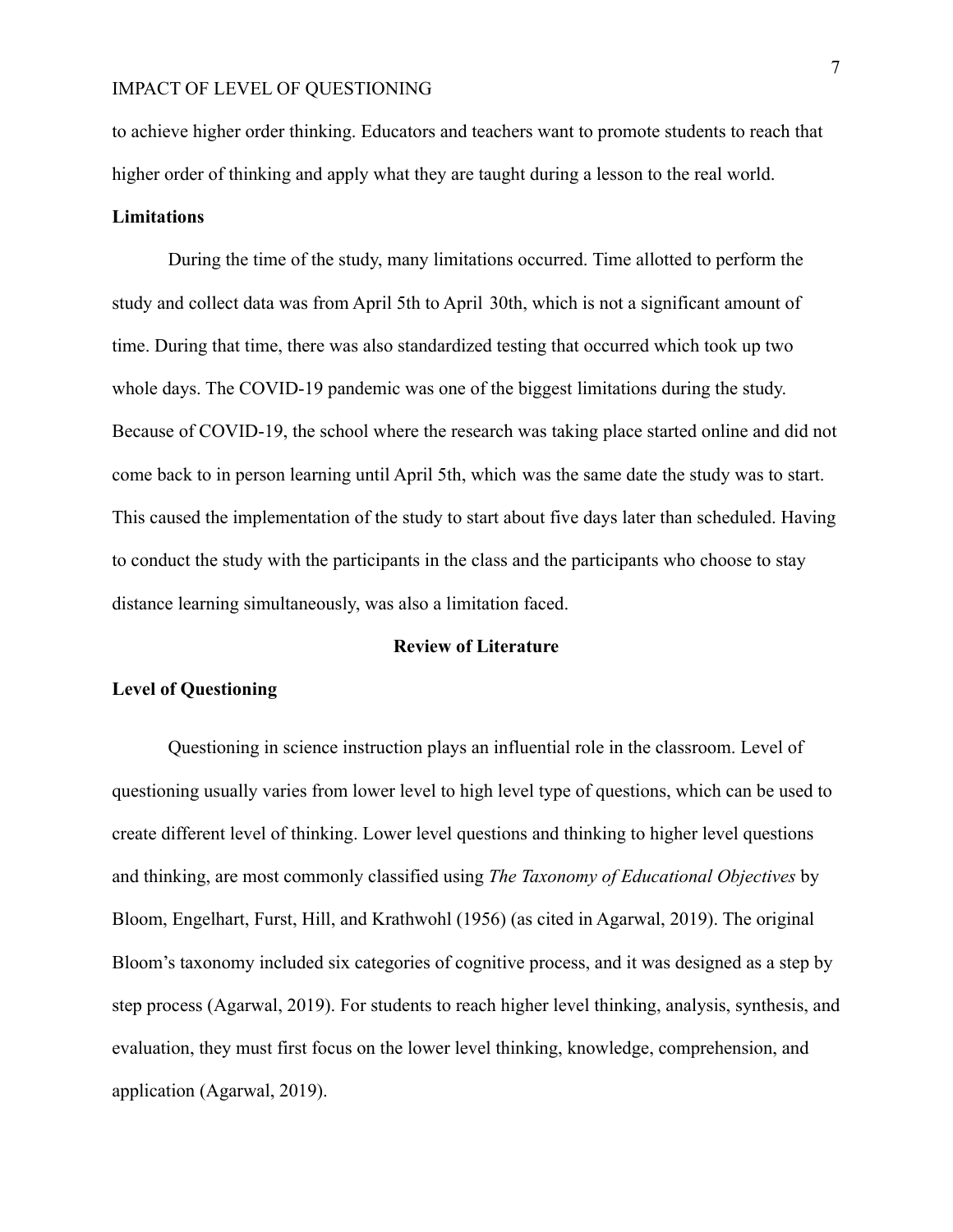In Pooja Agarwal's 2019 study, she tested to see if students needed to build up to high order thinking with fact based knowledge at the start. Agarwal focused on two groups of college students and one group of  $6<sup>th</sup>$  grade students to see if different types of quizzes, low level fact quizzes and mixed quizzes, impacted a final high higher order thinking test. In her results, she found out that fact based quizzes do not enhance higher order learning, but mixed quizzes, having both fact and high order questions, enhance higher order learning (Agarwal, 2019). In a 2017 study conducted by Carrie Kracel and Dena Hasrshbarger, the researchers focused on the use of higher level thinking questions during a read aloud to enhance science instruction. Kracel and Hasrshbarger used the higher level of Bloom's Taxonomy, application, analysis, synthesis, and evaluation constructs to create different level of higher order questions to ask before, during, and after read alouds. They concluded that when what they called low-consensus questions, which do not have a direct answer and students need to apply what they know, were asked, caused students to move into higher-level thinking (Kracel & Hasrshbarger, 2017). They also concluded that using low-consensus questions, whether science teachers use it along with a read aloud or not, engages students in higher order thinking and making stronger connections to science content (Kracel & Hasrshbarger, 2017).

#### **Engagement, Motivation, and Performance**

Engagement, motivation, and performance are important terms widely talked about in education and classrooms. All three can be defined and described in different ways based on context and what is being measured or observed, and also have an effect on one another as well.

In Jung-Sook Lee's 2014 study, he defined student engagement into two components, behavioral, which focuses on the behaviors of students in the classroom, and emotional, which focuses on their sense of belonging in the classroom. For this study, the definition of engagement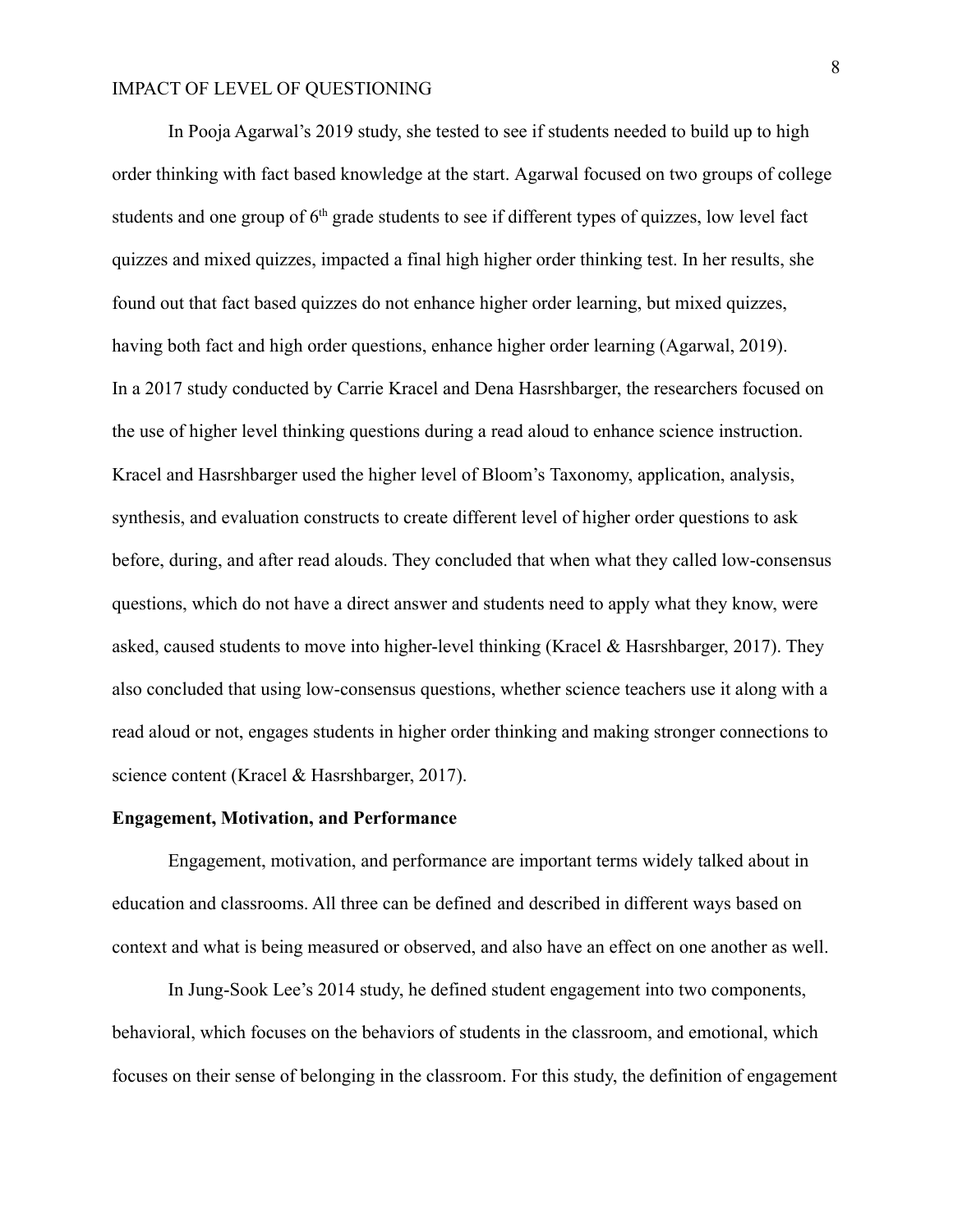that was focused on was closely related to Lee's behavioral engagement. This study focused around how much the participants were participating with the questions being asked of them in the classroom. Les's 2014 study also discovered that there was a positive relationship between student engagement and their performance. Understanding that engagement and performance are directly related, will help a teacher know to focus on engagement first before performance. Noting the difference between behavioral and emotional engagement will also help a teacher connect with how different students will show their engagement. If a student has a low emotional engagement, such as they do not feel as though they belong, their behavioral engagement will suffer. In Robinson and Hullinger's 2008 study, they focused on how student engagement differed from online learning and in person learning. Four benchmarks created from the National Survey of Student Engagement (NSSE), level of academic challenge, active and collaborative learning, student interaction with faculty members, and enriching educational experience, were used to measure a student's engagement. In the conclusion of their study, online students reported higher levels of engagement on each of the four benchmarks. Technology is only advancing, and more schools are making it part of their curriculum. Knowing that students' engagement is higher with online learning, will help teachers create more technology focused lessons.

It is also important to consider that a student's engagement can be affected by outside factors. According to Uekawa, Borman, and Lee's 2007 study, classroom organization and activities, such as what students are learning and how that information is presented, will impact student engagement. When students feel more connected to the learning, they will have more engagement in the class. Race and ethnicity, and how it is presented in the classroom social organization, can also have either a positive or negative impact on student engagement.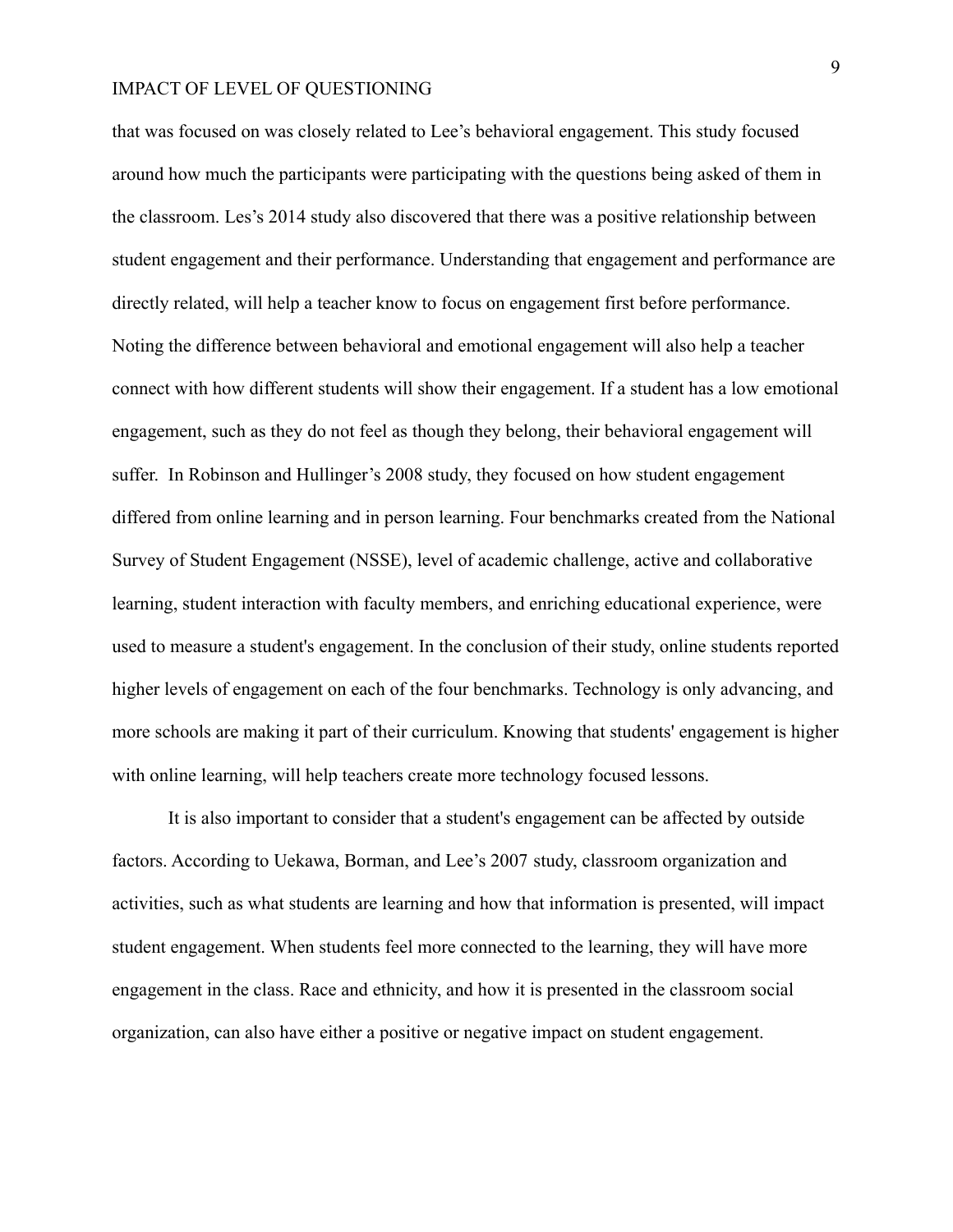Motivation can be interpreted in different ways and in different contexts. In this study motivation focused on the drive and the want students had to answer questions during science class. This is supported by Richard M. Ryan and Edward L. Deci 2000's study, where they defined motivation as how much energy and focus students had to complete a task.

It is important to consider that a participant's motivation can be affected by outside factors. Students' motivation can be affected by teaching practices and teachers' own motivation (Ahn, Chiu, & Patrick, 2021). As one of the main figures in the classroom, if the teacher is not wanting to be present in the class; why would the students want to be either? Motivation can also be impacted by the students' interests. According to Santine Cuccio-Schirripa, student interests in science can impact their motivation to answer and create questions during class (Schirripa, 1999). A participant's motivation can also be affected by the instructional practices and context that are happening in the classroom. In Schweinle, Meyer, and Turner's 2006 study, they identified seven instructional contexts that a teacher can do to increase students' motivation in the classroom. They are, providing feedback, building student relationships, providing challenges, support of student autonomy, guided support for competence, focus on task importance, and supporting positivity. By combining all of these factors into the classroom, motivation among all participants will directly improve. As a teacher, it is important to gauge what your students are interested in, because if students are more interested, they will be more motivated to be engaged and participate during class.

A student's performance in the classroom is measured by how well they are able to demonstrate their knowledge of what was learned. Different ways to measure a student's performance is through a test, a presentation, a discussion, or a project. In a perfect classroom, the only thing a student's performance would rely on is the information being taught, but that is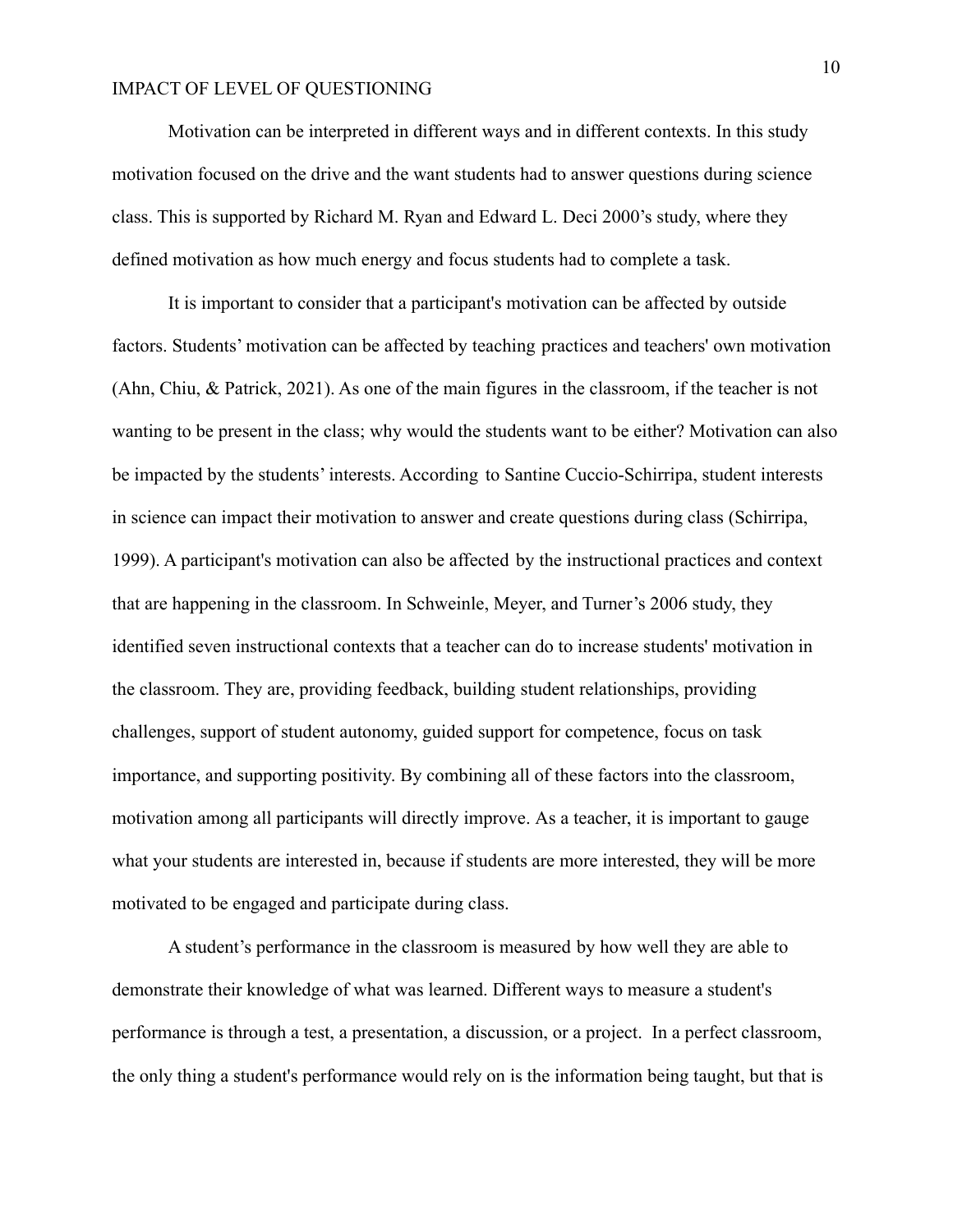not always the case. Student's performance can be affected by many factors outside of the curricula that are being taught. According to Fredricks, Blumenfeld, & Paris 2004 study, students' test scores and performance increased based on their behavioral engagement. Students' engagement needs to be fostered in the classroom just as much as fostering their learning, because they go hand in hand. A student's motivation also has a relationship with their academic performance. According to Schweinle et. al., a student who has more motivation, will have a higher academic performance. If students are not engaged in the content being taught, they will lack motivation as well, which will also cause students' performance to go down. Teachers need to take these direct relationships into consideration while teaching to better reach all students. How the information is being taught, will affect how well students learn. To create a positive learning experience for all students, engagement motivation, and performance need to be grouped together.

#### **Conclusion**

The scope of the literature review is focused on how to improve students' experience in the classroom and the different factors that play a part in that. The different level of questions that are asked during a lesson need to have a mix of low level questions and high level questions. This quartennes that all levels of learning are being meant for all the different students in a class. The direct relationship between a student's engagement, motivation, and performance always need to be focused on and fostered for students to reach maximum learning.

#### **Method**

#### **Introduction**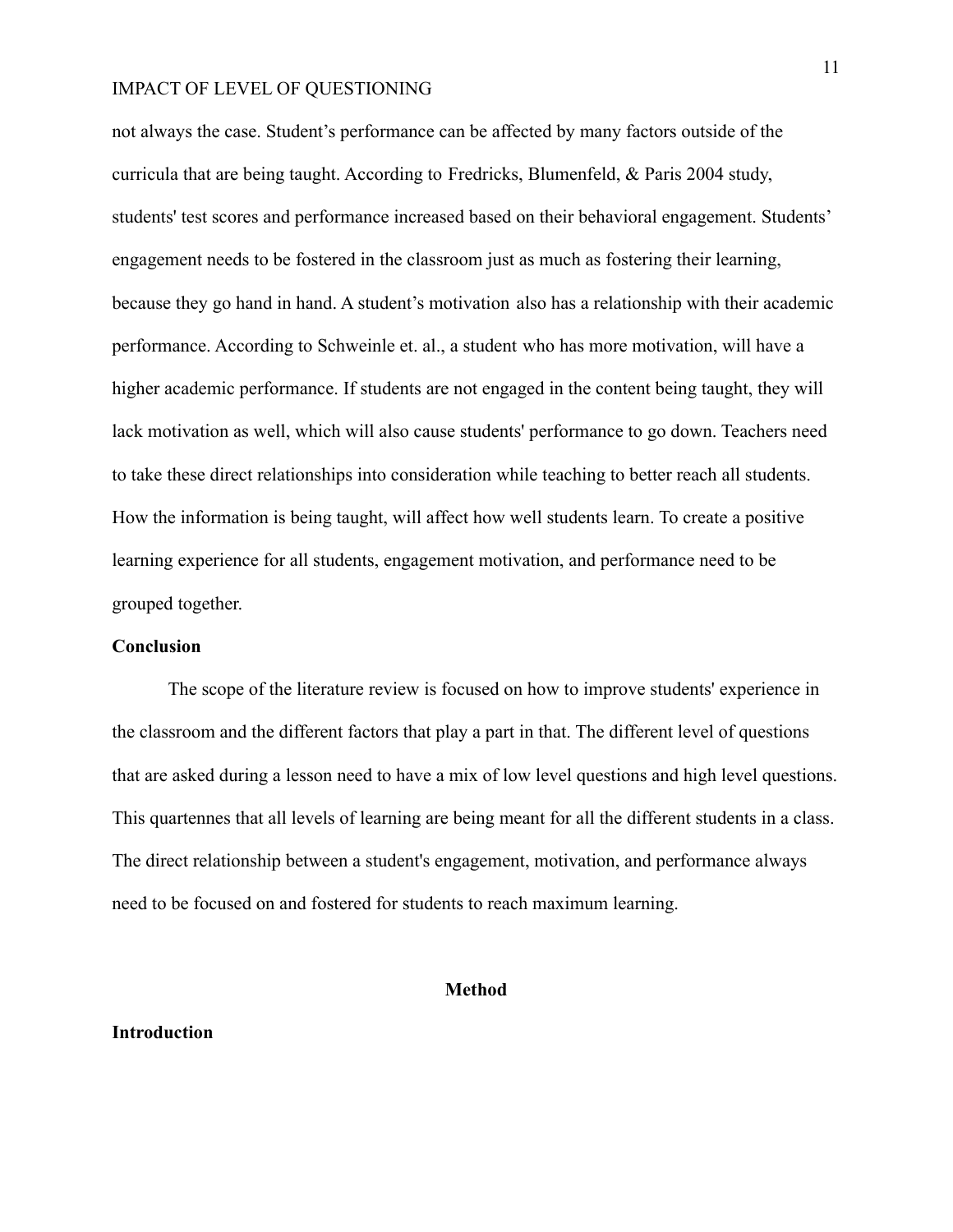The methods used in the study were created to figure out if different level of questions during a 6th grade science lesson had an impact on participants' performance, engagement, and motivation. This study took place over a new science unit on forces that was broken down into three different lessons, balance and unbalanced forces, friction, and gravity. Three data tools, pretest, exit slips, and a final summative assessment, were used to measure performance. Survey, focus group interview questions, and at-task checklist were used to measure engagement. Motivation was measured by a survey, focus group interview questions, and an exit slip. All data tools used, except focus group interview questions, were given to participants over Google Forms to make it equitable for the participants in person and those on distance learning.

#### **Participants and Setting**

The research took place in a 6-8<sup>th</sup> grade middle school in Southeastern Minnesota. Participants in the study were all a part of a  $6<sup>th</sup>$  grade physical science classroom and were between the ages of 11-12 years old. There were 27 participants in the class, and of those 27, 14 were boys and 13 were girls. During the study, 21 participants attended class in person, and five participants attended class synchronously through a Google Meet. 11 participants were gifted and talented, one English Language Learner, and two participants with an IEP, one for a specific learning disability and one for other health disability. For the interview, five participants were selected to answer the questions. One participant who was gifted and talented, one who was on an IEP, one participant who was an English Language Learner, one who was a distance learner, and one participant who had no special circumstances. As the teacher of the class, I was a participant-observer during the study.

#### **Research Questions**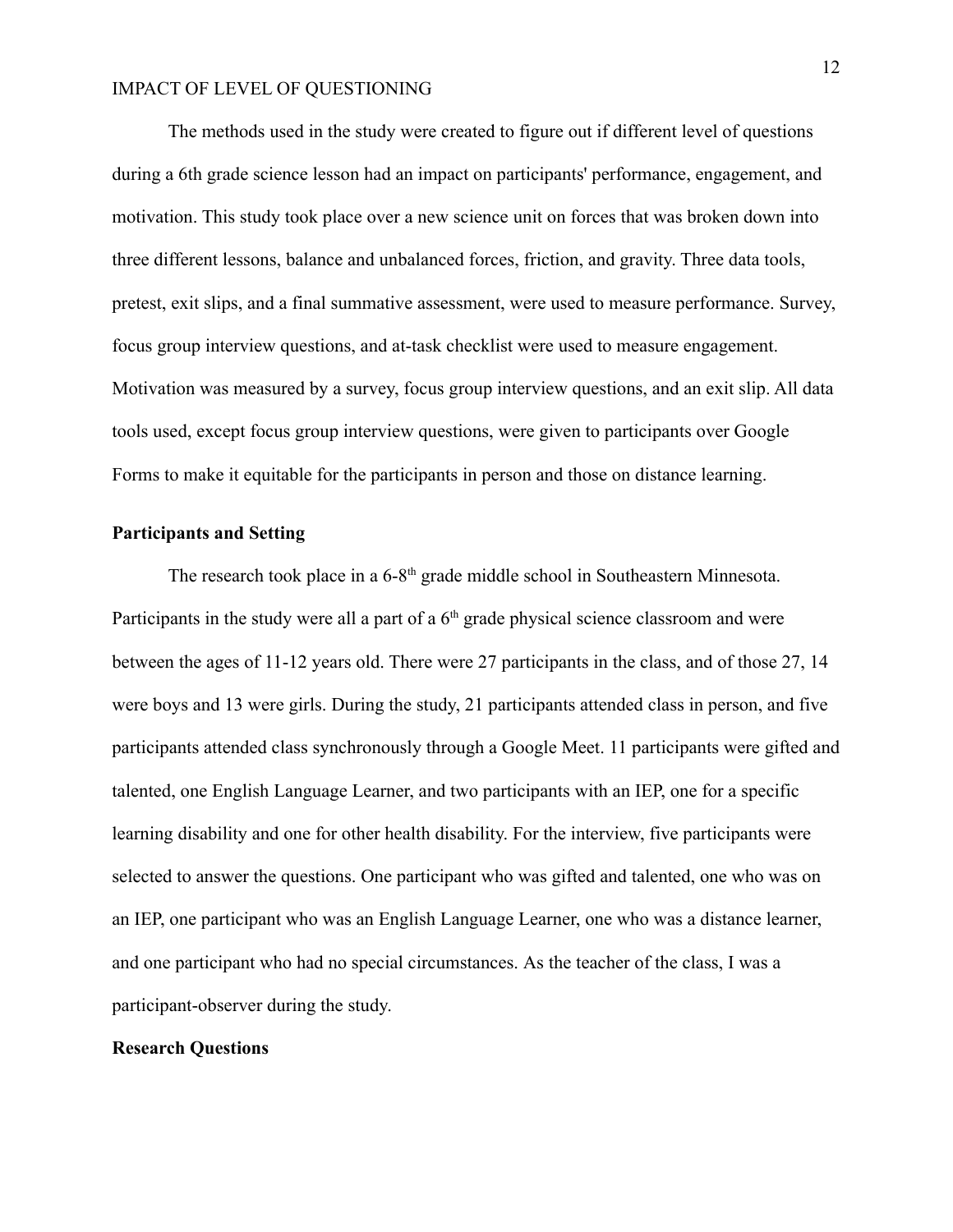How can the level of questioning during instruction impact student performance in a  $6<sup>th</sup>$ 

grade science classroom?

How can the level of questioning during instruction impact student engagement in a  $6<sup>th</sup>$ 

grade science classroom?

How can the level of questioning during instruction impact student motivation in the  $6<sup>th</sup>$ 

grade science classroom?

### **Data collection procedures**

## **Table 1**

#### *Triangulation Matrix*

| <b>Research Questions</b>                                                                                                                 | Data Tool A     | Data Tool B                            | Data Tool C                   |
|-------------------------------------------------------------------------------------------------------------------------------------------|-----------------|----------------------------------------|-------------------------------|
| Q1-How can level of<br>questioning during instruction<br>impact student academic<br>performance in the $6th$ grade<br>science classroom?  | Student pretest | Exit slips/check<br>for understandings | Final summative<br>assessment |
| Q2- How can level of<br>questioning during instruction<br>impact student engagement in<br>the 6 <sup>th</sup> grade science<br>classroom? | Student survey  | Focus group<br>interview<br>questions  | At-task checklist             |
| Q3-How can level of<br>questioning during instruction<br>impact student motivation in<br>the 6 <sup>th</sup> grade science classroom?     | Student survey  | Focus group<br>interview<br>questions  | Exit slips                    |

Data for the study was collected over a three-week period and focused on a 6<sup>th</sup> science

unit about forces and motion.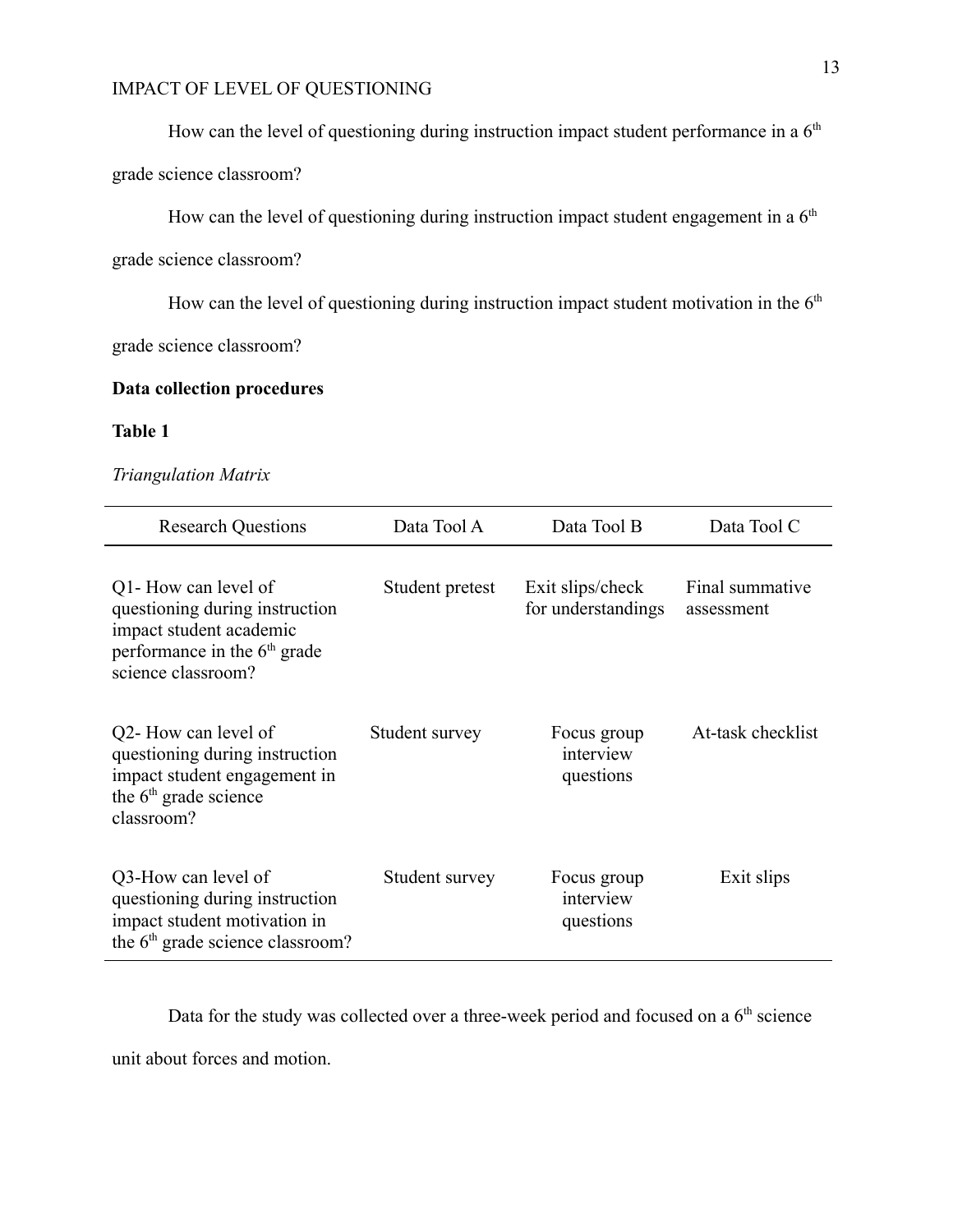To measure participants' academic performance based on different level of questioning, three different data tools will be used; student pretest, exit slips to check for understanding, and a final summative assessment.

To create the pretest, example question in Appendix A, questions were created that focused on the new unit being taught, forces and motion. 20 questions were asked on a Google Form; that were either true or false questions or multiple choice. Out of the 20 questions, 10 were lower level questions and 10 were higher level type questions. The 10 lower level type questions focused on recalling basic facts, related to forces and motions, that could be found in the textbook. The 10 higher level type questions focused on applying and analyzing information related to forces and motion. Having an even number of both types of questions, did not show a preference towards lower level or higher-level type questions, and made the data collected as fair as possible. This tool helped show if participants' performance would be impacted based on the type of question asked.

Google Forms were also used to create exit slips to check for understanding of the new science content that was taught during a lesson. The first exit slip, Appendix B, had two lower level questions, questions that focused on recalling or remembering a term taught during the lesson. The second exit slip had two higher level questions, Appendix C, questions that focused on applying or analyzing a term that was taught. Having both types of questions for the exit slips helped show if participants' knowledge of what was taught can be impacted based on the type of question. These exit slips also showed if participants need to have a basic understanding of science content before it can be applied to a higher-level question.

For the final summative assessment, example questions in Appendix D, participants were asked a mix of both types of questions, and the level of questions were spread out through the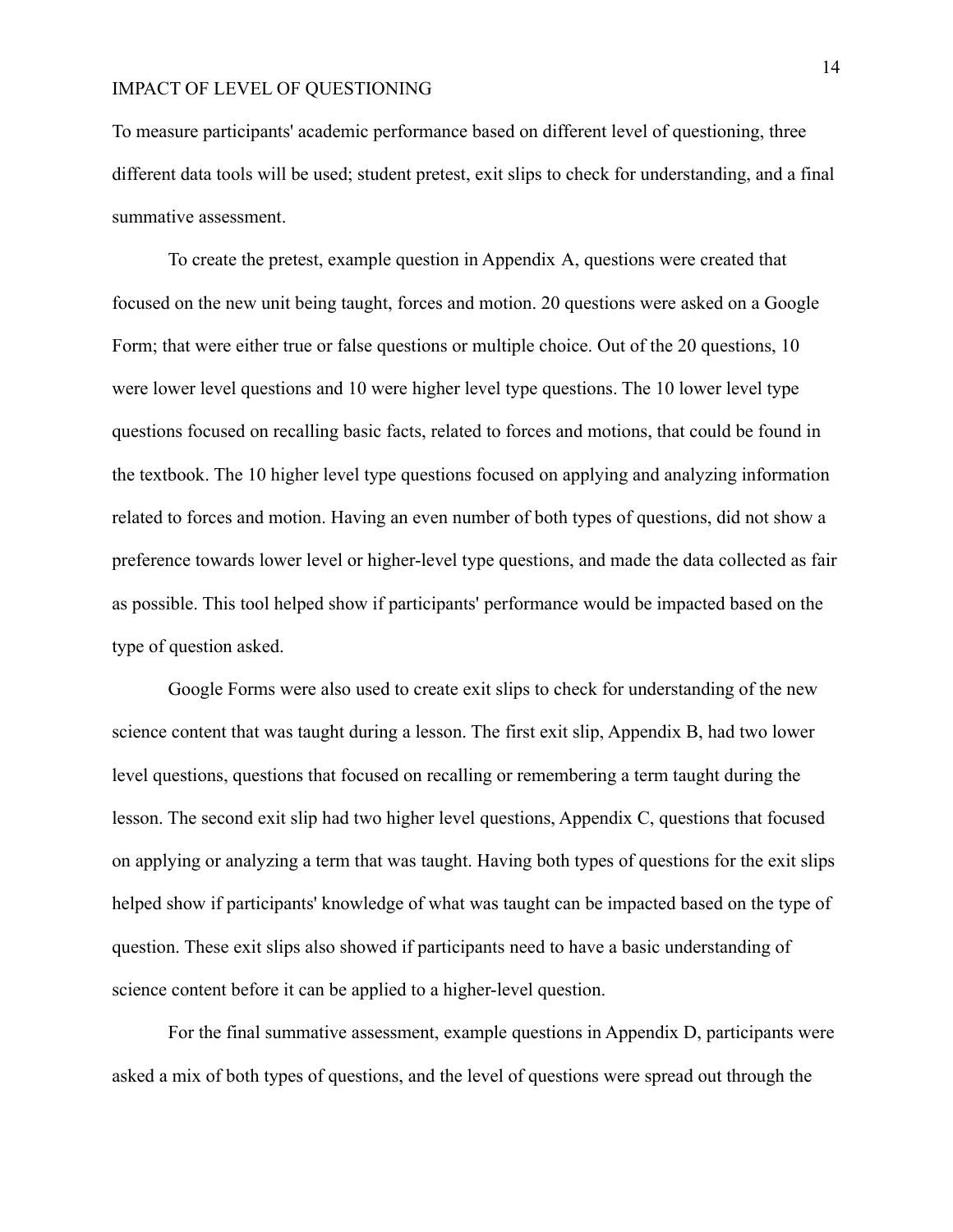test and not grouped next to each other. It was completed on a Google form and consisted of a total of 26 questions, seven from each of the three lessons that were taught. There were a total of 13 lower level questions, that were fact based with a direct answer, and 13 higher level questions, where participants had to apply a science concept that was taught.

To measure participants' engagement based on different level of questioning, three different data tools were used; student surveys, focus group interview questions, and an at-task checklist.

Participants engagement survey, Appendix E, was completed on a Google form. The survey contained four questions. The first question, participants were asked how they show engagement or participation in science class. The second question asked students to rate how much they participate during class on a scale of one, I never participate, to four, I am participating the whole class period. The third question was a free response question, and asked when they feel they participate the most in class. The fourth question was a free response, and asked students if they do not participate sometimes during class because they do not understand the content.

Focus group interview questions will be asked face-to-face, one at a time, with the five chosen participants. The participants will be asked six questions that have to do with engagement in the classroom and their feelings toward different level of questions. Two of the questions asked will be about how a participant shows they are engaged and what factors help or not help them focus and participate. The other four questions asked will be focused on the different level of questions and what type of level participants have an easier time participating and focusing on. Participants will also be asked to explain why they focus and participate better on the level of question that they choose.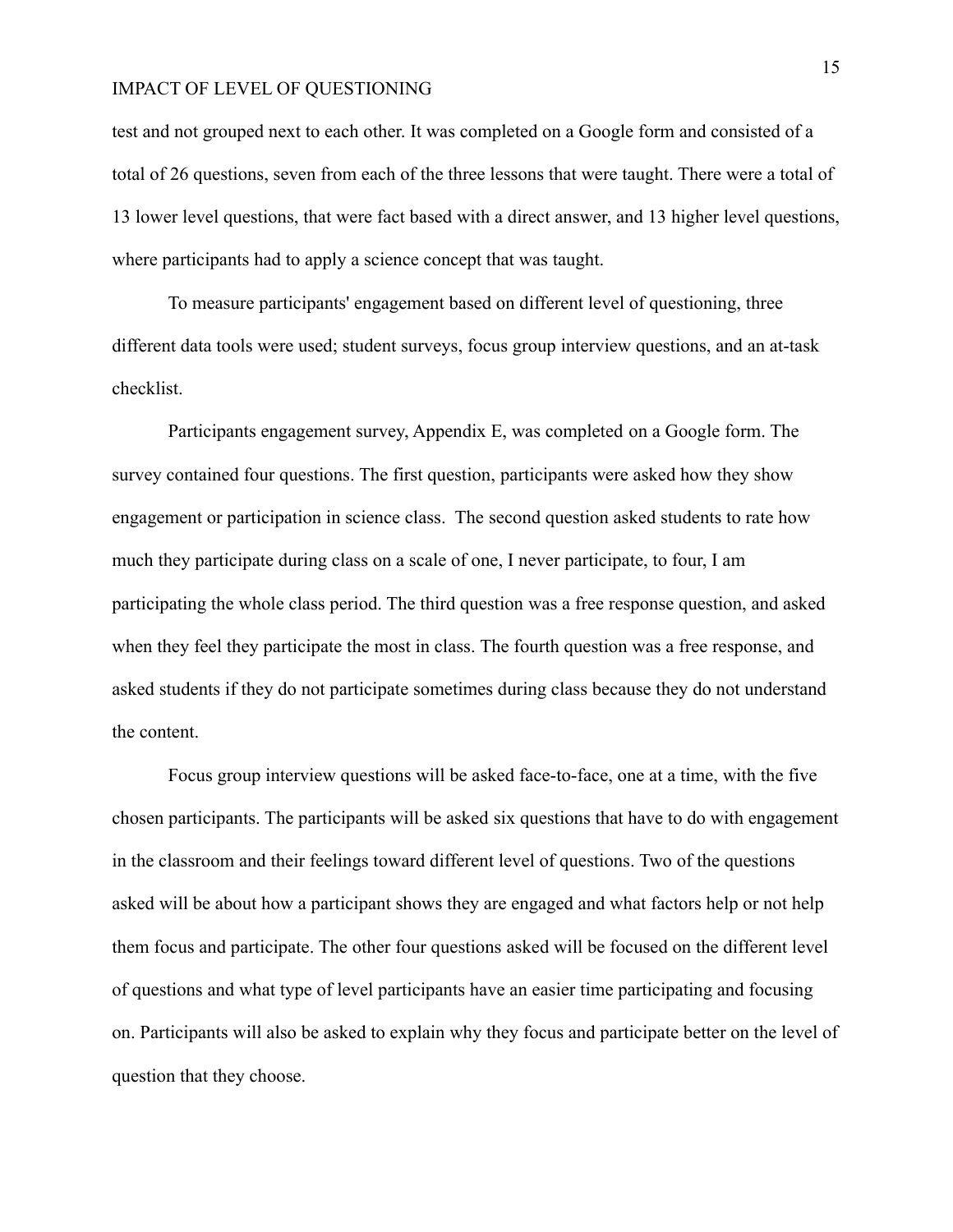An at-task checklist will also be used to measure participants' engagement during class. The checklist will measure how each participant participated during class when different questions were asked. The different types of questions will either be asked out loud, on a discussion board such as Nearpod or Jamboard, or on a poll. On the checklist, each participant will be marked how they participated for each question that was asked, either out loud (OT), on the discussion board, (DB), or for the poll question (P). Participants can also be marked if they raised their hand but did not answer (RH), if we did a turn and talk (TT) and they participated, or if participants attending class through the Google Meet participated in the chat (C). Giving participants many ways to respond, will provide opportunities for all to participate and engage with how they feel comfortable.

To measure participants' motivation based on different level of questioning, three different data tools will be used; participant surveys, focus group interview questions, and exit slips.

Participant motivation survey, Appendix F, was completed on a Google form. The survey contained four questions. The first question, participants were asked how they show motivation in science class. The second question asked participants to rate how much they want to participate during class on a scale of one, I never want to participate, to four, I always want to participate. The third question was a free response question, and asked when they feel the most motivated during a class period. The fourth question was a free response, and asked participants if they do not want to participate sometimes during class because they do not understand the content.

Focus group interview questions were asked face-to-face, one at a time, with the five chosen participants. The participants were asked six questions that have to do with their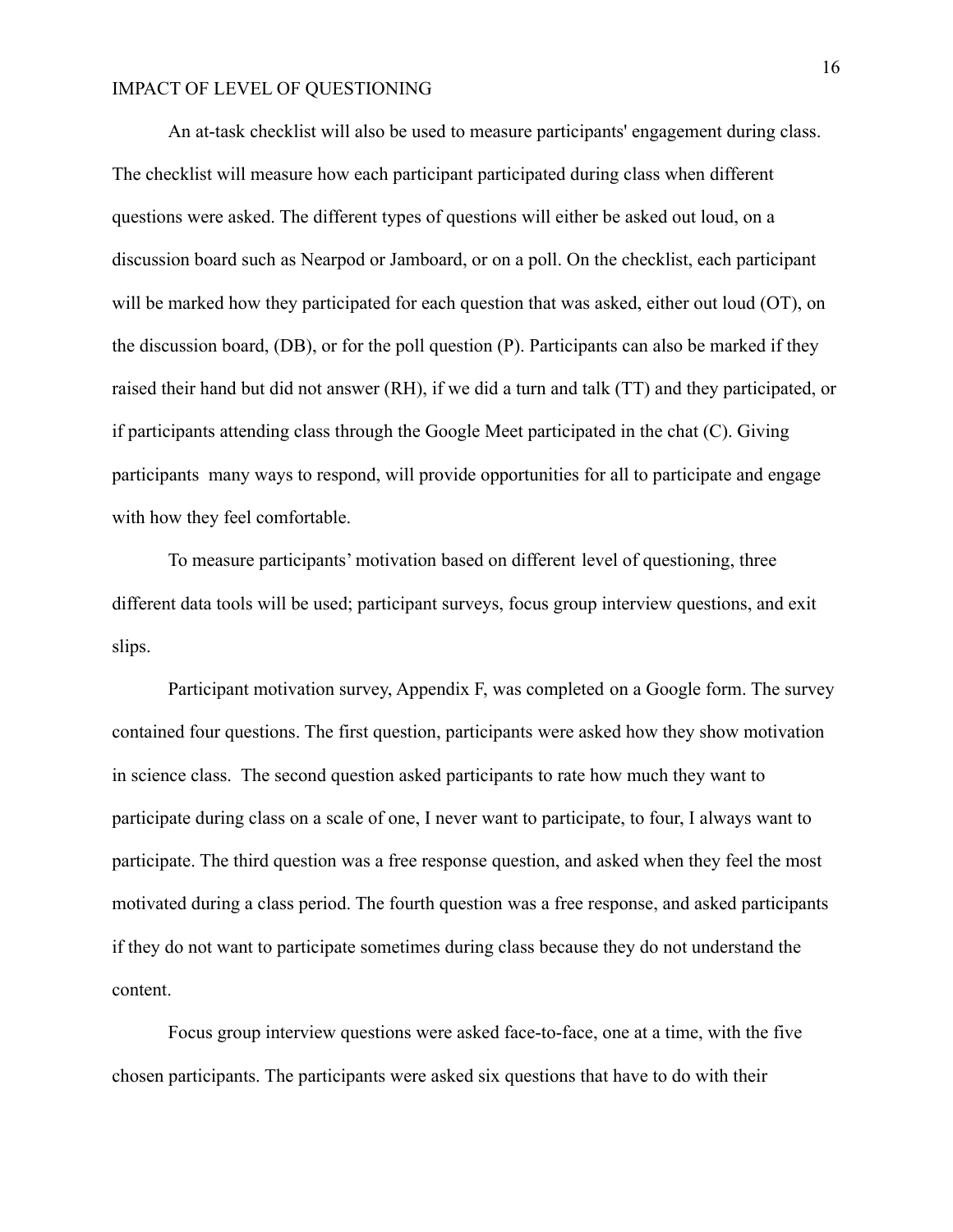motivation in the classroom and their feelings toward different level of questions. Two of the questions asked were about what keeps a student wanting to be a part of the class and how participants stay motivated during class. The other four questions asked were focused on the different level of questions and what type of level participants have an easier time wanting to answer. Participants were also asked to explain why they want to answer on the level of question that they choose.

Participant motivation exit slip, Appendix G, was completed on a Google form. The exit slip contained two questions; both questions were answered on a linear scale with one (did not want to answer the question at all) through four (strongly wanted to answer the question). One liner question was them rating how much they wanted to answer when a lower-level type of question was asked during a lesson. The second question was a linear rating question asking how much they wanted to answer during the lesson when a higher-level type of question was asked. **Instruction**

The unit of study was broken up into three main concepts: balance and unbalanced forces, friction, and gravity (mass versus weight). One lesson was spent on each concept. Before the start of the study, participants were given two different surveys to complete: one on their engagement and one on their motivation level. Participants were also given a pretest on all the content that was going to be taught before any lesson was given to gauge where they are at. Each lesson of each concept started out with an activity or demonstration that showed the concept that was going to be taught. Participants would not be told what concept was being shown, but would be given questions to help guide their thinking. After participants had identified what was going to be focused on, the lesson would start. Each lesson was broken up into two parts. The first part of each lesson, focused on participants being asked a majority of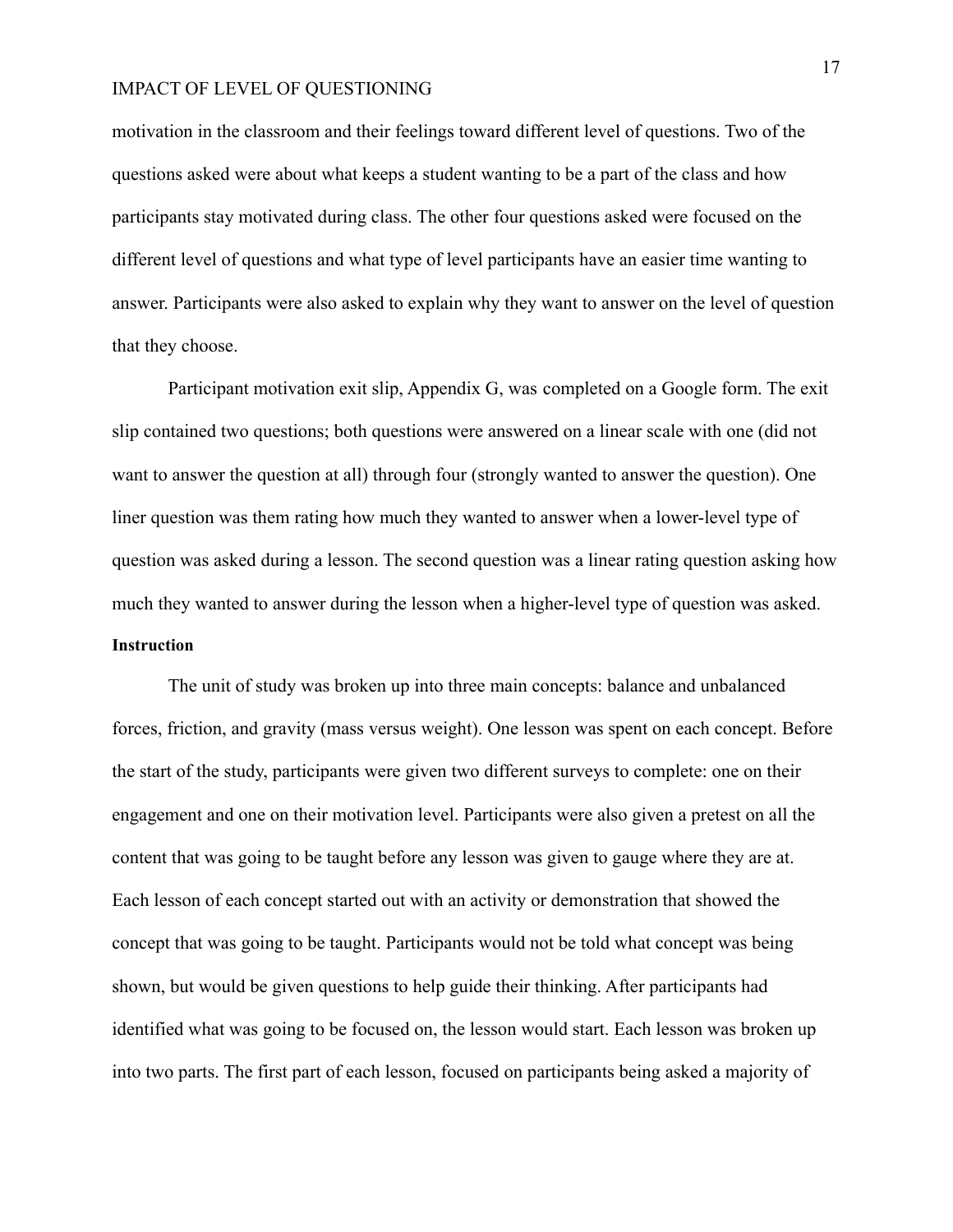lower level questions. The second part of each lesson, focused on participants being asked a majority of higher-level questions. Once all lessons had been taught, participants were given a final summative assessment.

The first part of the lesson on forces started out with a game of tug of war outside. The participants were first broken up into girls and boys for three games of tug of war. After each game, I proposed the question, what is going on? Participants were then put into different pairs of two, and different pairs played different pairs. After each round was complete, two questions were proposed: what is different in these rounds than others and what has changed this round? After spending 25 minutes outside, the class came back into the room. Once back in the room, participants were asked to write down for five minutes what they experienced outside. After five minutes, participants were asked to share what they wrote down.

Participants were then instructed to log onto a Nearpod that focused on balanced and unbalanced forces. The first question asked on the Nearpod was, what is a force? Participants submitted their answers to the collaborative board, and then a definition of a force was given: a push or pull of an object. Participants were then asked to draw a picture of a force being put on an object or a person. Participants were then asked, what are some forces acting on you right not that maybe you cannot see? Participants wrote their answers on the Nearpod slide, but were also asked to give more information verbally if they wished. The last things participants were taught for the first part of the lesson, was that force is measured in Newtons (N).

The second part of the lesson started with the question, how many Newtons do you think it took to win in tug of war. They were also asked to defend why they put the answer they did. Participants were then taught how to label a force. To label a force, participants need to know the number of Newtons and what direction the force is going. A picture of people doing tug of war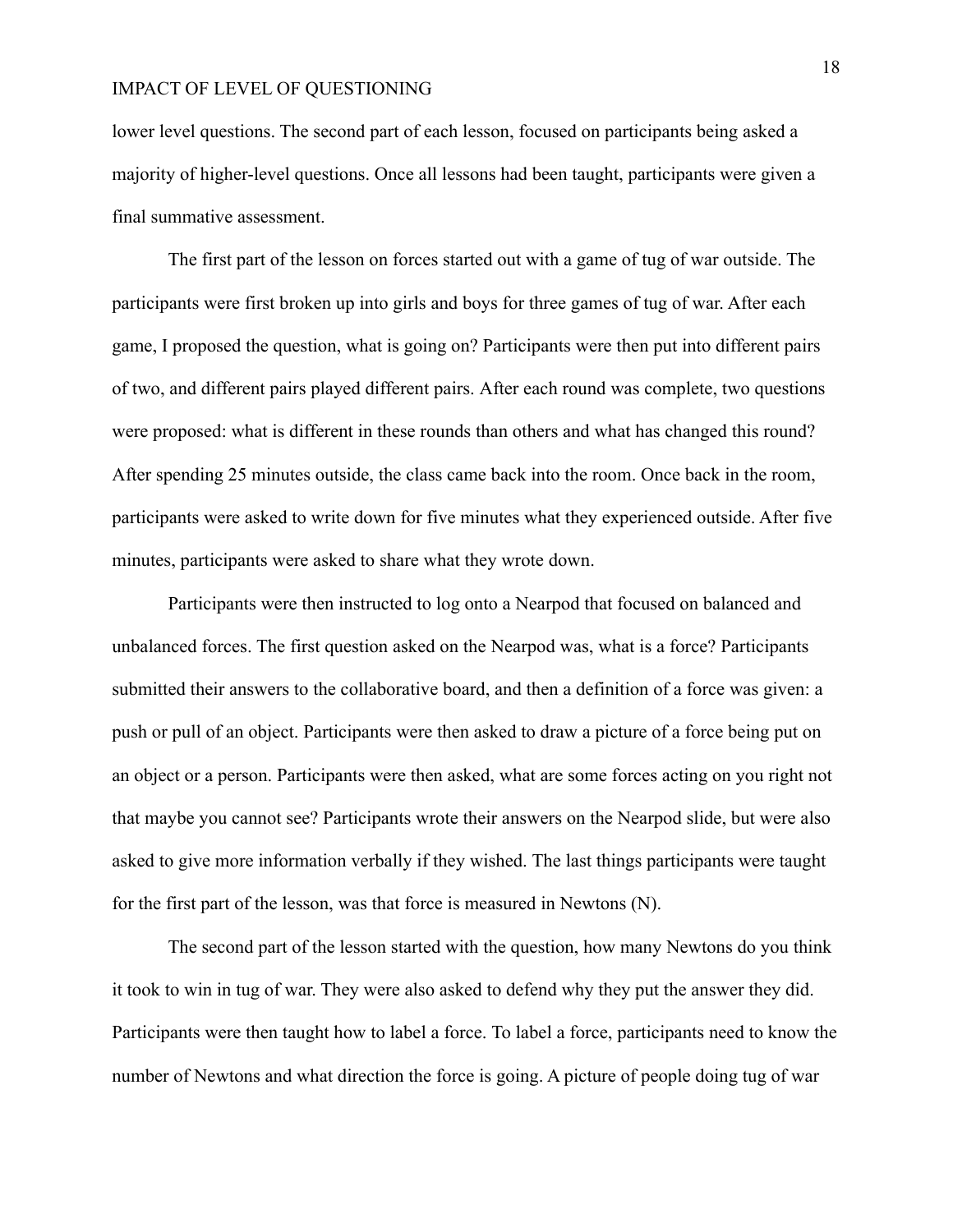was shown with person A and person B. A red arrow was pointed towards person A with 500 N and an arrow was pointed towards person B with 100 N. I asked the participants who is going to win the game and how you can tell. I then asked the participants, what would happen if both people in tug of war were pulling with a force of 300 N, and why do you think that is?

Participants were then given a brief definition of a balanced force, equal in strength and does not change an object's motion, and a brief definition of an unbalanced force, not equal in strength and causes a change in the object's motion. Participants were then asked to find their own examples of a balanced force and an unbalanced force. Participants were then asked; what is going to happen if someone is pulling a box and someone is helping push it along? They were also asked, is that an example of a balanced for or unbalanced force and why? Participants were then asked; how can I calculate how much force it takes those two people to move the box? After participants shared their responses, they were told that if forces are being applied in the same direction, you need to add all the forces together to find how much total force it takes to move the box.

The next lesson presented in the study focused on friction. To start out the lesson, participants were given a smooth playing card with a piece of string taped to the back and a penny. Participants were instructed to place the playing card on their pointed finger and balance the penny on top of the playing card. Once the penny was balanced, participants had to pull the card out from under the penny, but the goal was to make the penny stay on your finger. After about eight to ten minutes, participants were then given a piece of sandpaper that had a string attached. Participants then had to do the same thing with the penny, but now with a piece of sandpaper. After about eight to ten minutes of participants trying with the sandpaper, they were asked if anyone was able to get the penny to stay. Participants then had to go onto a Padlet to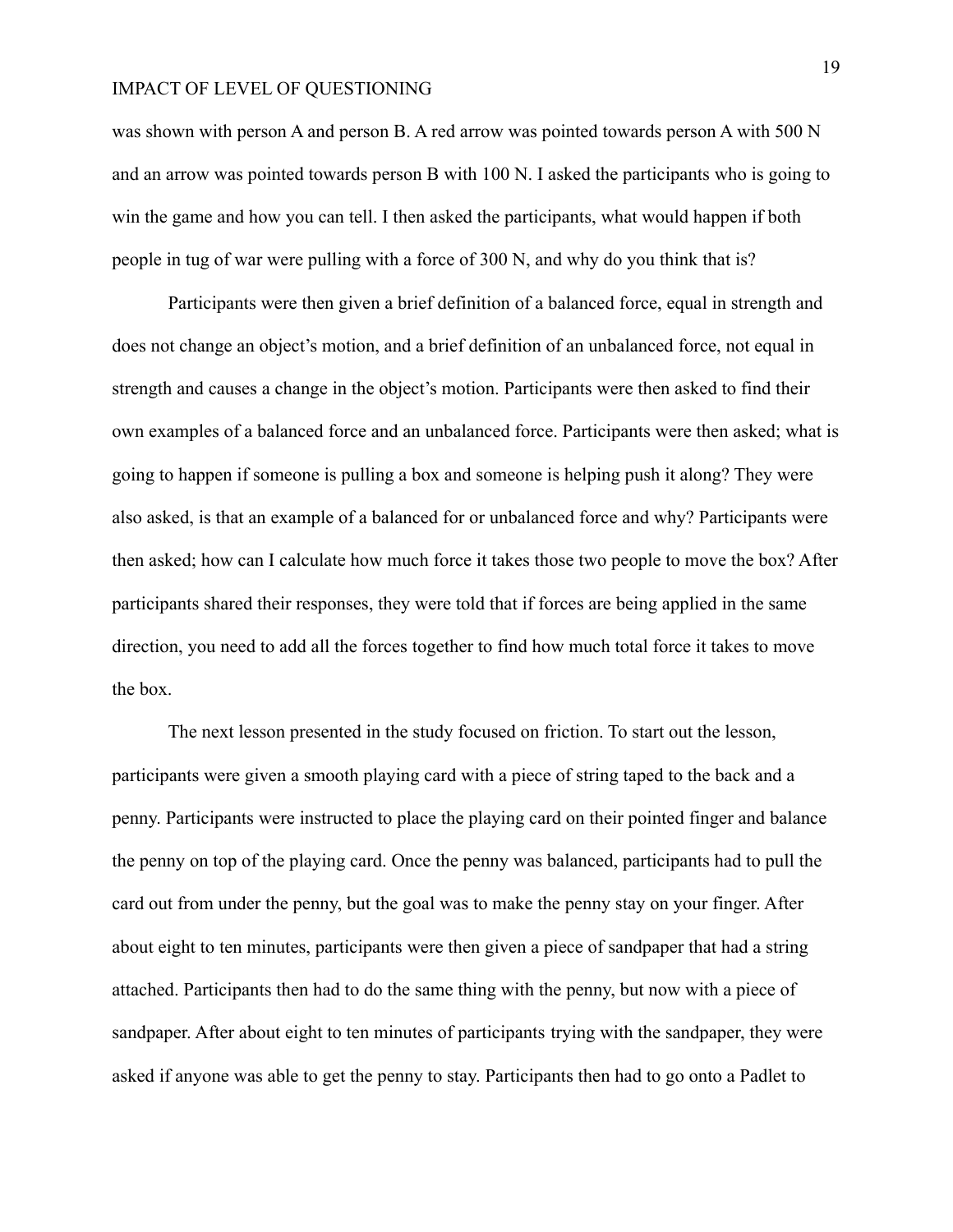answer the question, why do you think the penny would not stay on your finger with the sandpaper? Participants were then given a basic definition of friction, a force that tries to stop motion between two objects touching each other. Participants were then tasked with finding an image that showed a lot of friction and an image that showed little friction. Participants posted their images on a Jamboard and stated why each image had lots or little friction.

To start off the second part of the lesson, participants were told to rub their hands together. Participants were asked to explain what is going on when you rub your hands together. Participants then had to form the connection that when increasing friction, heat gets created. Participants were asked, why do they think this phenomenon occurs, increasing friction causes heat, and can they think of any other examples in the world. Participants were then asked; how can you decrease friction and why might that be useful in the world? Participants were taught that you need a type of lubricant to decrease friction, such as oil, grease, or soap.

The last lesson taught in this study focused on gravitational force and the difference between mass and weight. To start the first part of the lesson, participants were asked if I drop these two balls, one tennis ball and one foam ball, from the same height; what will happen and why? Participants posted their response onto a collaborative board in Nearpod. Participants also had to defend why they thought what was going to happen when I dropped the balls. After I dropped the balls, they hit the ground at the same time. Participants then had to post what they thought caused them to hit the ground at the same time. Participants were then asked; what do you already know about gravity, mass, and weight? They were then asked; what factor do you think played the biggest role in the ball drop demonstration? A brief definition of gravity was then given on the Nearpod, a force of attraction acting between all matter.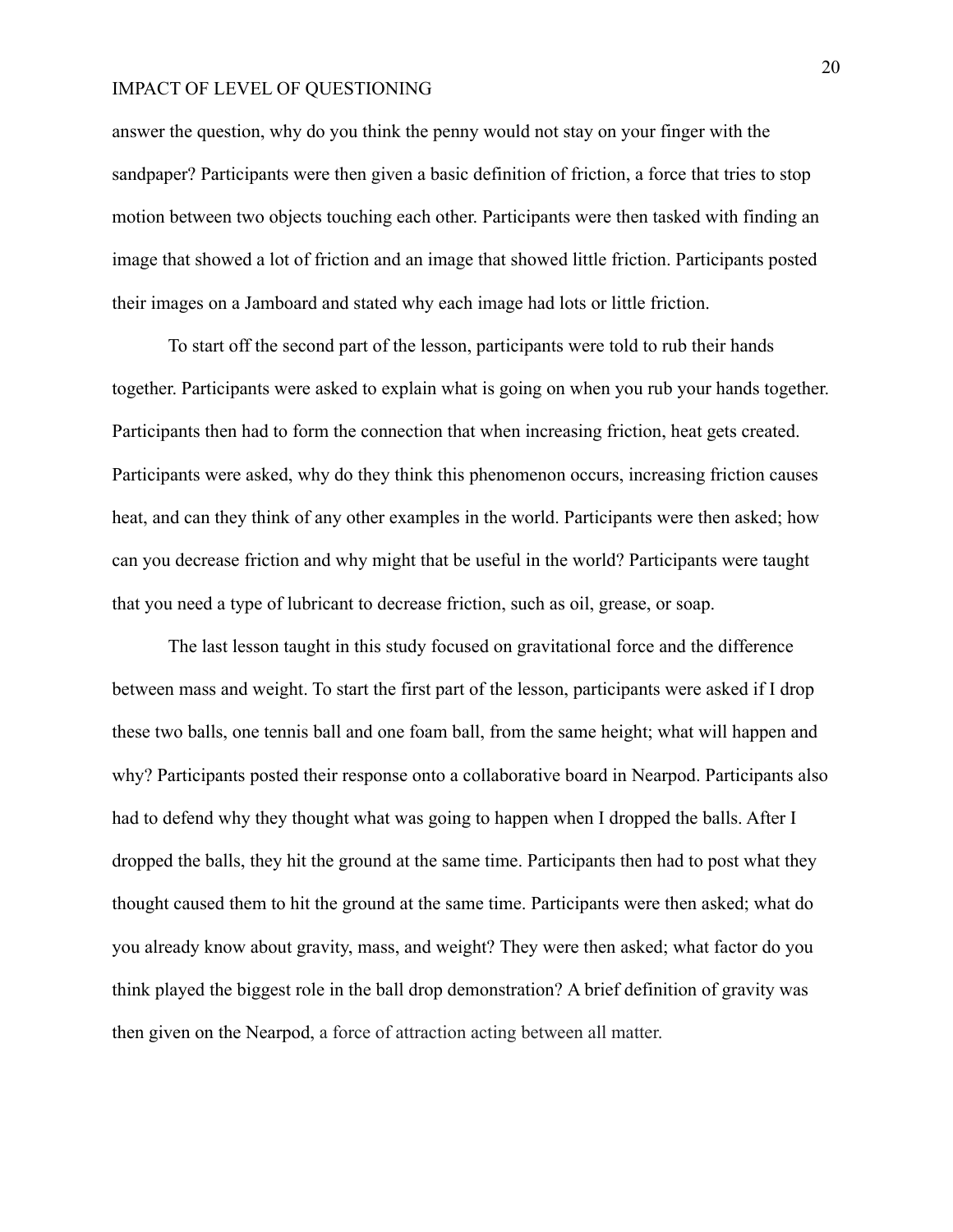The second part of the lesson started with the question, do you think mass and weight are the same thing? Why or why not? Participants were then given a brief definition of mass, how much stuff is in an object, and weight, the effect of gravity on an object. The next question participants were asked was why do astronauts seem to float on the moon? Participants were taught that there is less gravity on the moon, about 1/6 the amount than there is on Earth. Based on this piece of information, participants were asked would an astronaut be heavier or lighter on the moon than on Earth? Participants were then provided a link to a website where they put in their weight on Earth and it calculated what their weight would be on different plants.

Participants were then asked, why do they have different weights and how is gravity different based on the plants? Participants were then asked; if my mass on Earth is 50 grams, then what is my mass on Jupiter? Participants were also asked to defend or further explain their answer. They were then taught that mass is not affected by gravity and will stay consistent. At the end of the lesson, participants had to create a short paragraph explaining how mass, weight, and gravity are all connected and different.

#### **Results**

#### **Introduction**

Data were collected to determine if different level of questioning affected participants in the classroom. Several data collection tools were used to assess participants' performance, engagement, and motivation. The tools used to collect data on these areas were: a pretest, an exit slip, a final summative assessment, a motivation and engagement survey, and at-task observations. The results section answers the three sub-questions posed by this study: do different level of questions impact participant performance, engagement, and motivation? For the results, performance was defined as a participant's score on an assignment; engagement was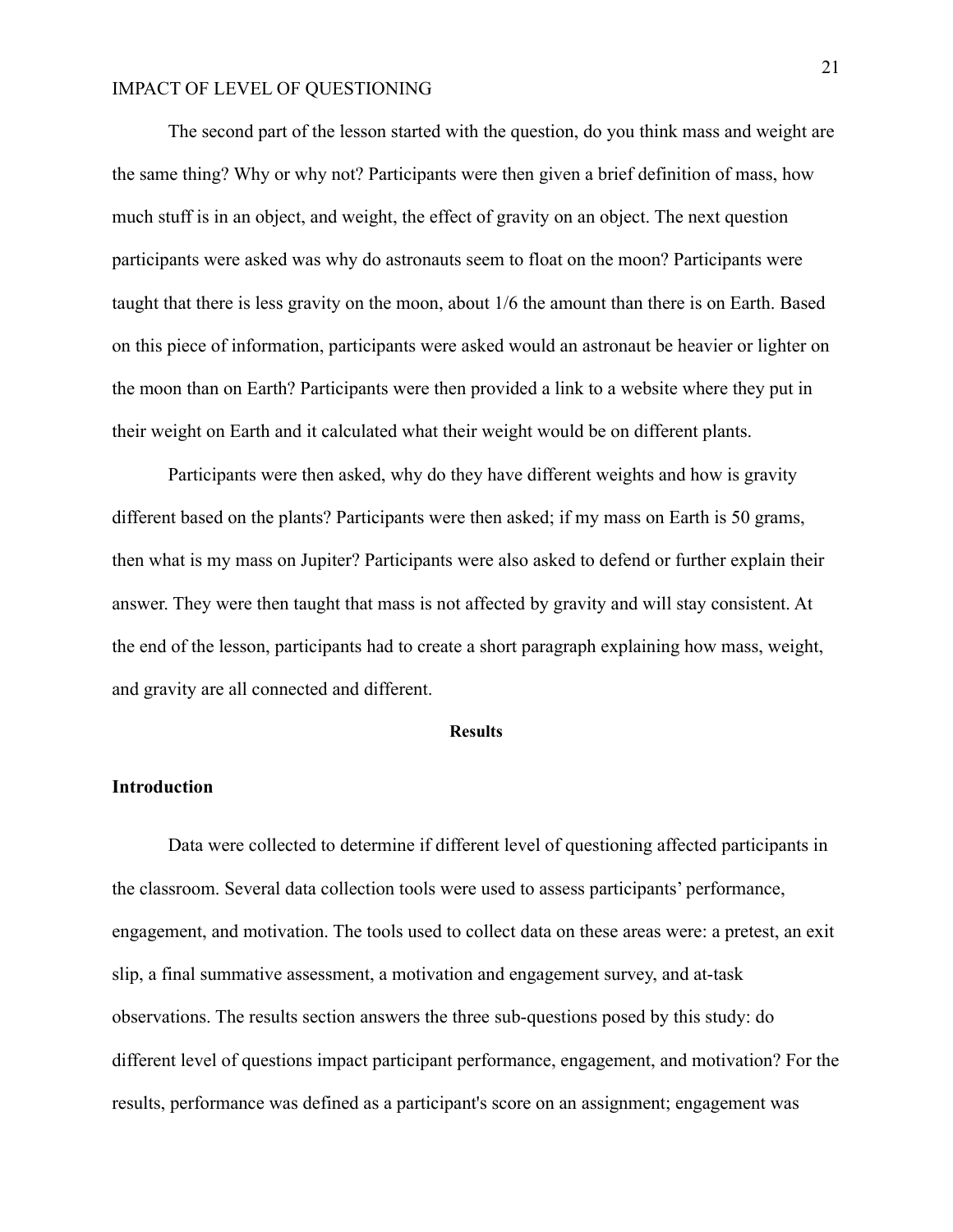defined as participants' focus and participation on questions; and motivation was defined as a participant's want to answer a question.

## **Research Question #1**

How can the level of questioning during instruction impact student performance in the  $6<sup>th</sup>$ grade science classroom?

## **Data Tool 1: Pretest**

## **Tabel 2**

| Participants   | Lower-Level Questions | <b>Higher-Level Questions</b> |
|----------------|-----------------------|-------------------------------|
| $\mathbf{1}$   | $5/10$                | 4/10                          |
| $\overline{2}$ | 6/10                  | $5/10$                        |
| $\overline{3}$ | $7/10$                | $5/10$                        |
| $\overline{4}$ | $8/10$                | $8/10$                        |
| 5              | $5/10$                | $7/10$                        |
| 6              | $7/10$                | $8/10$                        |
| $\tau$         | 6/10                  | $6/10$                        |
| 8              | $7/10$                | $7/10$                        |
| 9              | $7/10$                | $6/10$                        |
| 10             | $6/10$                | $5/10$                        |
| 11             | 4/10                  | 4/10                          |
| 12             | $7/10$                | $5/10$                        |
| 13             | 6/10                  | $5/10$                        |
| 14             | $5/10$                | $6/10$                        |
| 15             | 6/10                  | $7/10$                        |
| 16             | 4/10                  | 4/10                          |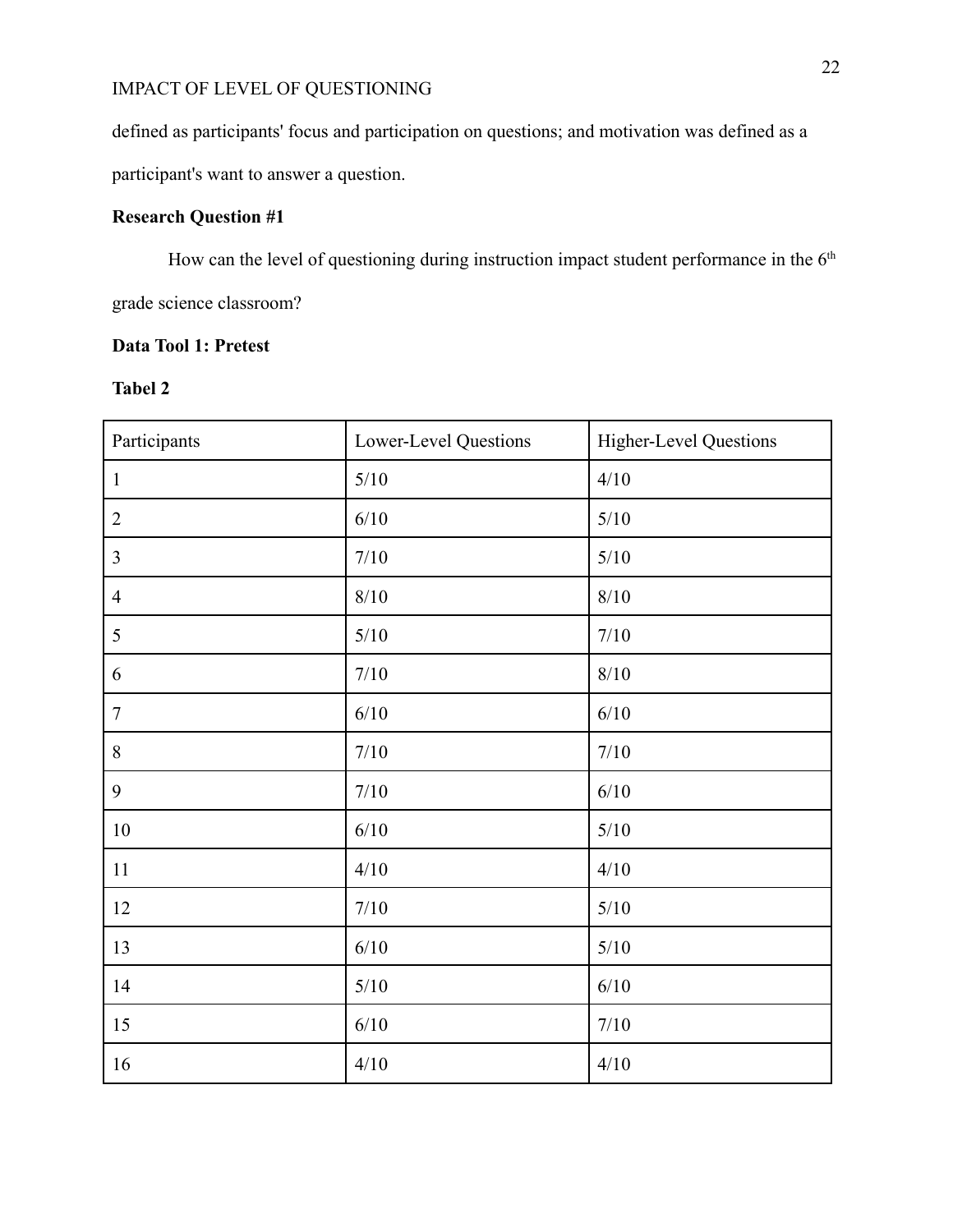| 17      | 6/10    | $5/10$  |
|---------|---------|---------|
| 18      | $5/10$  | $5/10$  |
| 19      | 4/10    | 3/10    |
| 20      | 3/10    | 3/10    |
| 21      | 5/10    | 3/10    |
| 22      | 3/10    | 5/10    |
| 23      | 6/10    | 6/10    |
| 24      | 6/10    | 4/10    |
| 25      | 5/10    | 6/10    |
| Average | 5.56/10 | 5.28/10 |

The data presented showed participants' scores on a pretest, which consisted of a mix of lower level questions and higher level questions. The participant average showed a slightly higher score of lower level questions than higher level questions. Six out of 25 participants scored higher on the higher level questions than lower level questions. Out of those six, four participants scored one point higher and the other two scored two points higher. 11 participants scored higher on lower level questions than higher level questions. Out of those 11, seven participants scored one point higher on lower level questions and the other five scored two points higher. Eight participants had no change in the score on lower level to higher level questions.

#### **Data Tool #2: Two Exit Slips**

#### **Table 3**

| Participants | Exit Slip 1 Lower Level<br>Questions | Exit Slip 2 Higher Level<br>Questions |
|--------------|--------------------------------------|---------------------------------------|
|              |                                      |                                       |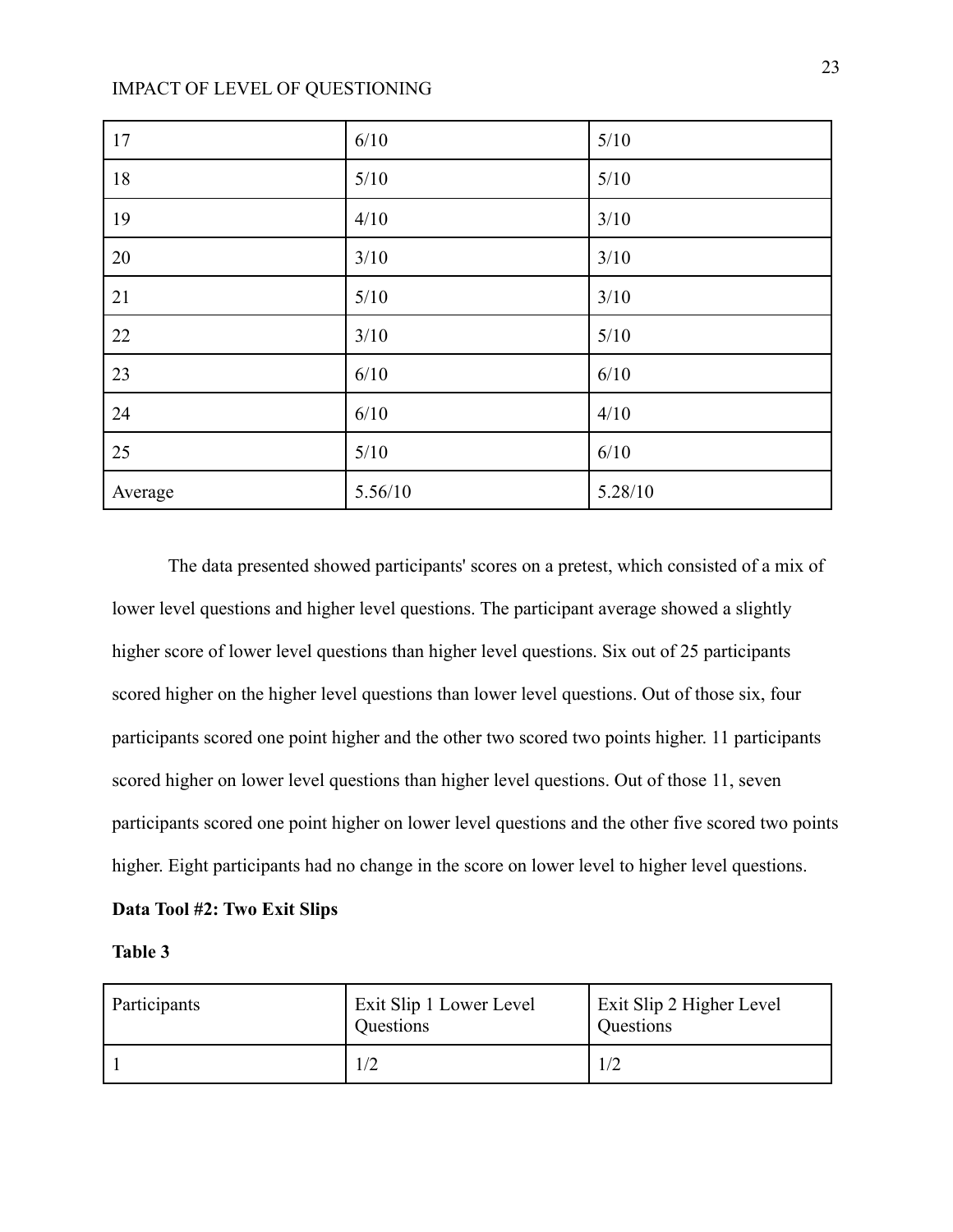| $\overline{2}$ | $1/2\,$ | $0/2\,$ |
|----------------|---------|---------|
| $\overline{3}$ | $2/2\,$ | $1/2\,$ |
| $\overline{4}$ | $0/2$   | 1/2     |
| 5              | $2/2\,$ | $1/2$   |
| 6              | $2/2\,$ | $1/2$   |
| $\overline{7}$ | $1/2\,$ | $2/2\,$ |
| $8\,$          | $1/2$   | $1/2\,$ |
| $\overline{9}$ | $2/2$   | $2/2$   |
| $10\,$         | $2/2\,$ | $1/2\,$ |
| 11             | $2/2\,$ | $1/2$   |
| 12             | $1/2\,$ | $2/2\,$ |
| 13             | $1/2\,$ | $0/2\,$ |
| 14             | $1/2\,$ | $1/2\,$ |
| 15             | $2/2\,$ | 2/2     |
| 16             | $2/2\,$ | $2/2$   |
| 17             | $1/2\,$ | $1/2$   |
| $18\,$         | $0/2$   | 1/2     |
| 19             | $2/2\,$ | $1/2\,$ |
| $20\,$         | $1/2$   | $2/2$   |
| 21             | 1/2     | 1/2     |
| 22             | $2/2$   | $1/2\,$ |
| 23             | $2/2\,$ | $1/2\,$ |
| 24             | $1/2\,$ | $0/2$   |
| 25             | $1/2$   | $1/2\,$ |
| Average        | 1.32/2  | 1.16/2  |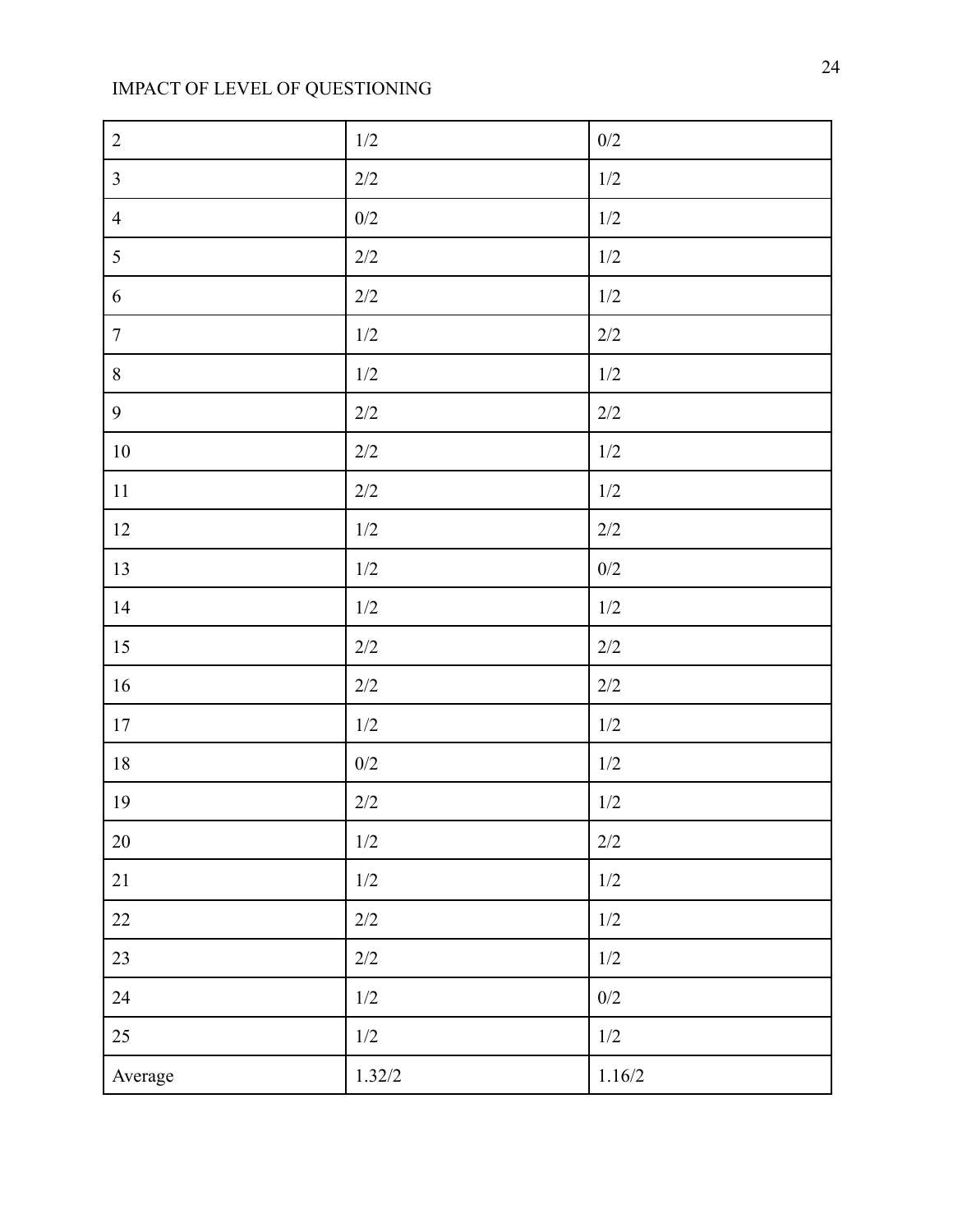Table 3 is created from data collected from two different exit slips on participants performance. The first exit slip had two lower level questions and the second exit slip had two higher level questions. There was a slight higher average score, 0.16 difference, on lower level questions correct than higher level questions. The majority of participants, 11 out of 25, scored one point higher on lower level questions than higher level questions. Nine out of 25 participants scored the same on both exit slips. The other five out of 25 participants scored one point higher on higher level questions than lower level questions.

#### **Data Tool C: Final Summative Assessment**

**Tabel 4**

| Participants   | Lower Level<br>Questions | Higher Level<br>Questions |
|----------------|--------------------------|---------------------------|
| $\mathbf{1}$   | 12/13                    | 12/13                     |
| $\overline{2}$ | 11/13                    | 13/13                     |
| 3              | 11/13                    | 10/13                     |
| $\overline{4}$ | 13/13                    | 12/13                     |
| 5              | 11/13                    | 10/13                     |
| 6              | 9/13                     | 10/13                     |
| 7              | 10/13                    | 11/13                     |
| 8              | 13/13                    | 13/13                     |
| 9              | 8/13                     | 8/13                      |
| 10             | 12/13                    | 10/13                     |
| 11             | 7/13                     | 8/13                      |
| 12             | 11/13                    | 11/13                     |
| 13             | 10/13                    | 12/13                     |
| 14             | 12/13                    | 9/13                      |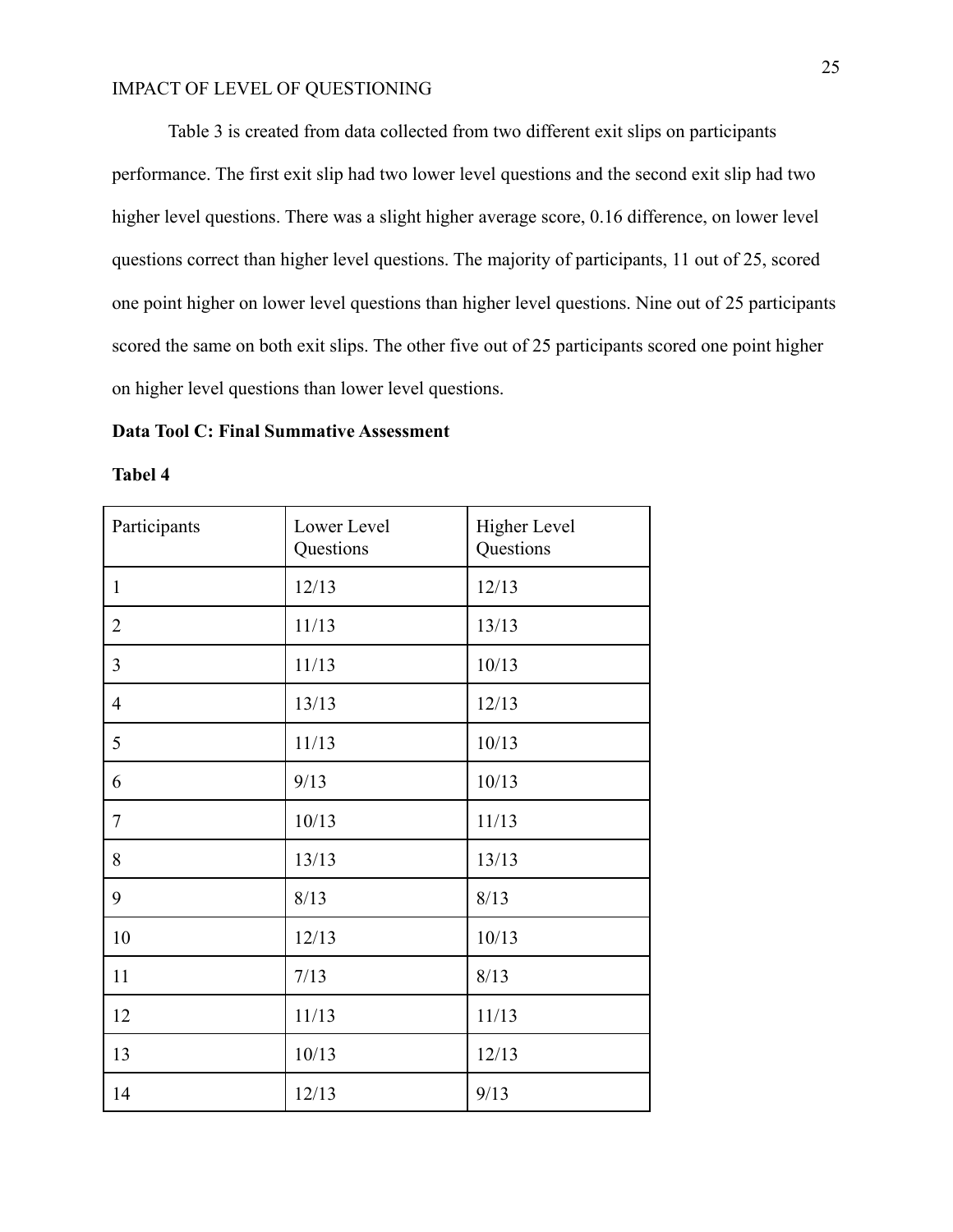| 15      | 10/13   | 11/13   |
|---------|---------|---------|
| 16      | 13/13   | 13/13   |
| 17      | 12/13   | 10/13   |
| 18      | 7/13    | 8/13    |
| 19      | 9/13    | 12/13   |
| 20      | 12/13   | 11/13   |
| 21      | 10/13   | 9/13    |
| 22      | 6/13    | 6/13    |
| 23      | 13/13   | 11/13   |
| 24      | 12/13   | 13/13   |
| 25      | 11/13   | 13/13   |
| Average | 10.6/13 | 9.24/13 |

The data presented showed participants' scores on a final summative assessment, which consisted of a mix of lower level questions and higher level questions. The participant average showed a slightly higher score on lower level questions than higher level questions. 10 out of 25 participants scored higher on higher level questions than on lower level questions. Six out of those 10 participants scored one point higher, three scored two points higher, and one participant scored three points higher. Nine out of 25 participants scored higher on lower level questions than on higher level questions. Out of those nine participants, five participants scored one point higher, three scored two points higher, and one participant scored three points higher. Six out of 25 participants had no change in score between lower and higher level questions. **Research Question #2**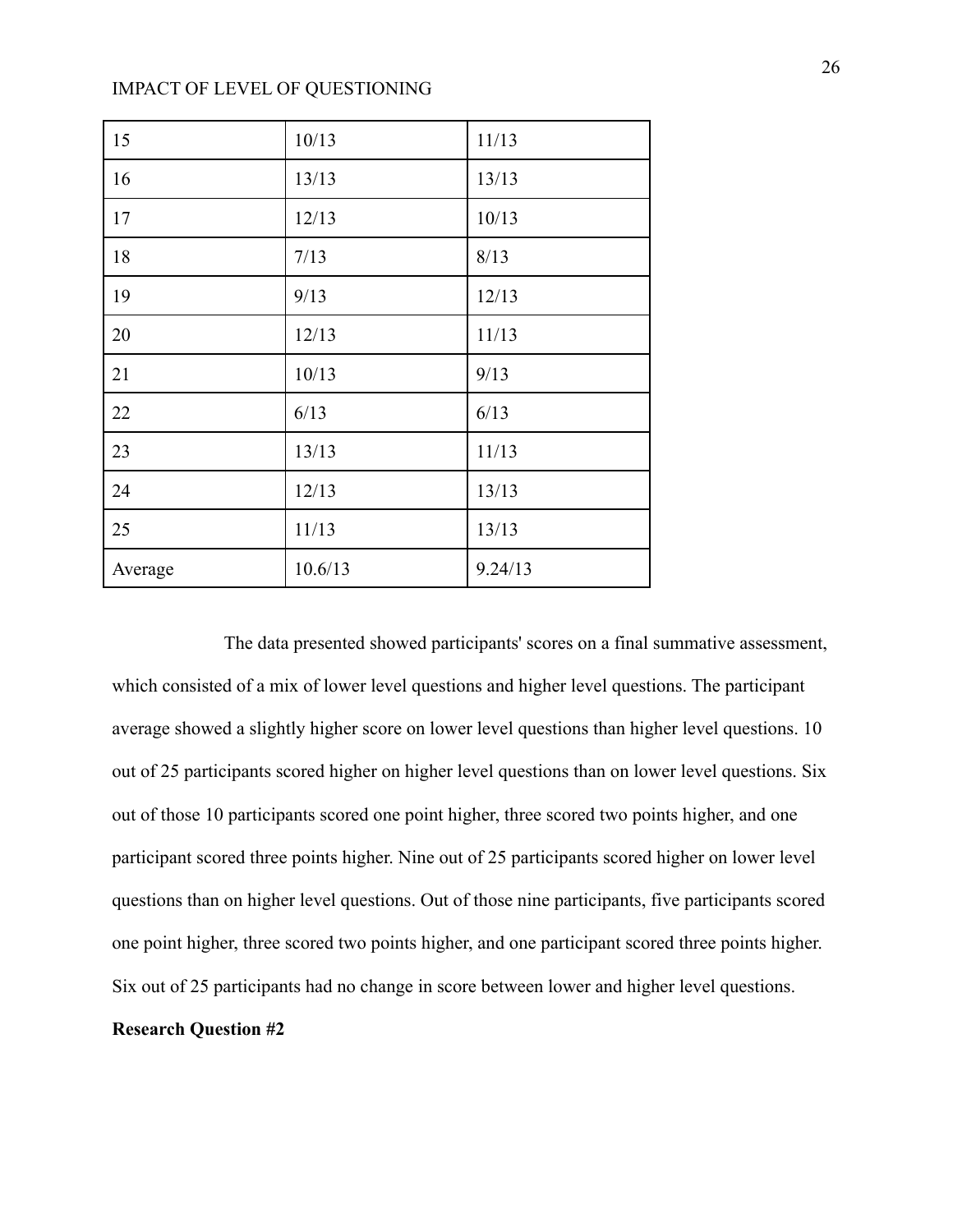How can the level of questioning during instruction impact student engagement in the  $6<sup>th</sup>$ 

grade science classroom?

### **Data Tool 1: Participant Engagement Survey**

*Question 1: Rate how much you participate during class on a scale of 1-4.*

#### *Chart 1*

Rate how much you participate during class on a scale of 1-4. 25 responses



Chart 1 is from the first question on a participant engagement survey. The y-axis is the number of people that selected a certain number. Participants were asked to rate on a scale from one, I never participate, to four, I am participating every class the whole hour, which is the x-axis. Zero participants selected one, three selected two, and eight selected four as their response. The most popular number selected, by 14 participants, was number three. *Question 2: How do you show engagement or participation in science class? Chart 2:*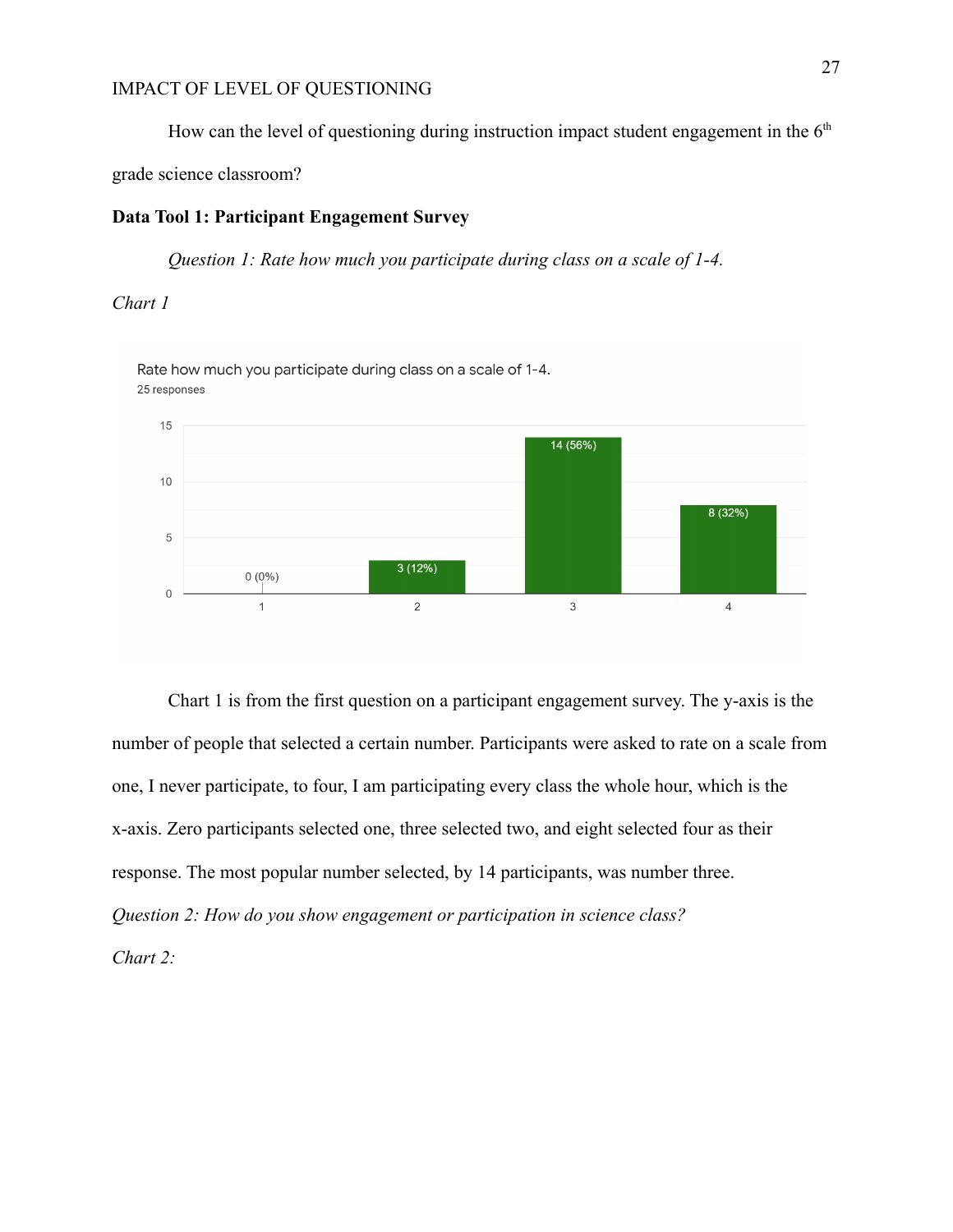

Chart 2 is made from data from the second question on the participants engagement survey, and focused on how participants show they are engaged in the classroom. This free response question generated six major themes from 30 participant responses. The most popular response, doing work, was stated by 10 participants out of the 30. The next highest theme, answering questions, was stated by seven out of the 30 participants. Talking was stated by five participants, and listening and doing what I'm told were both stated by three participants. The least theme stated, being in class, was given by two participants.

*Question 3: When do you feel you participate the most in class?*

*Chart 3:*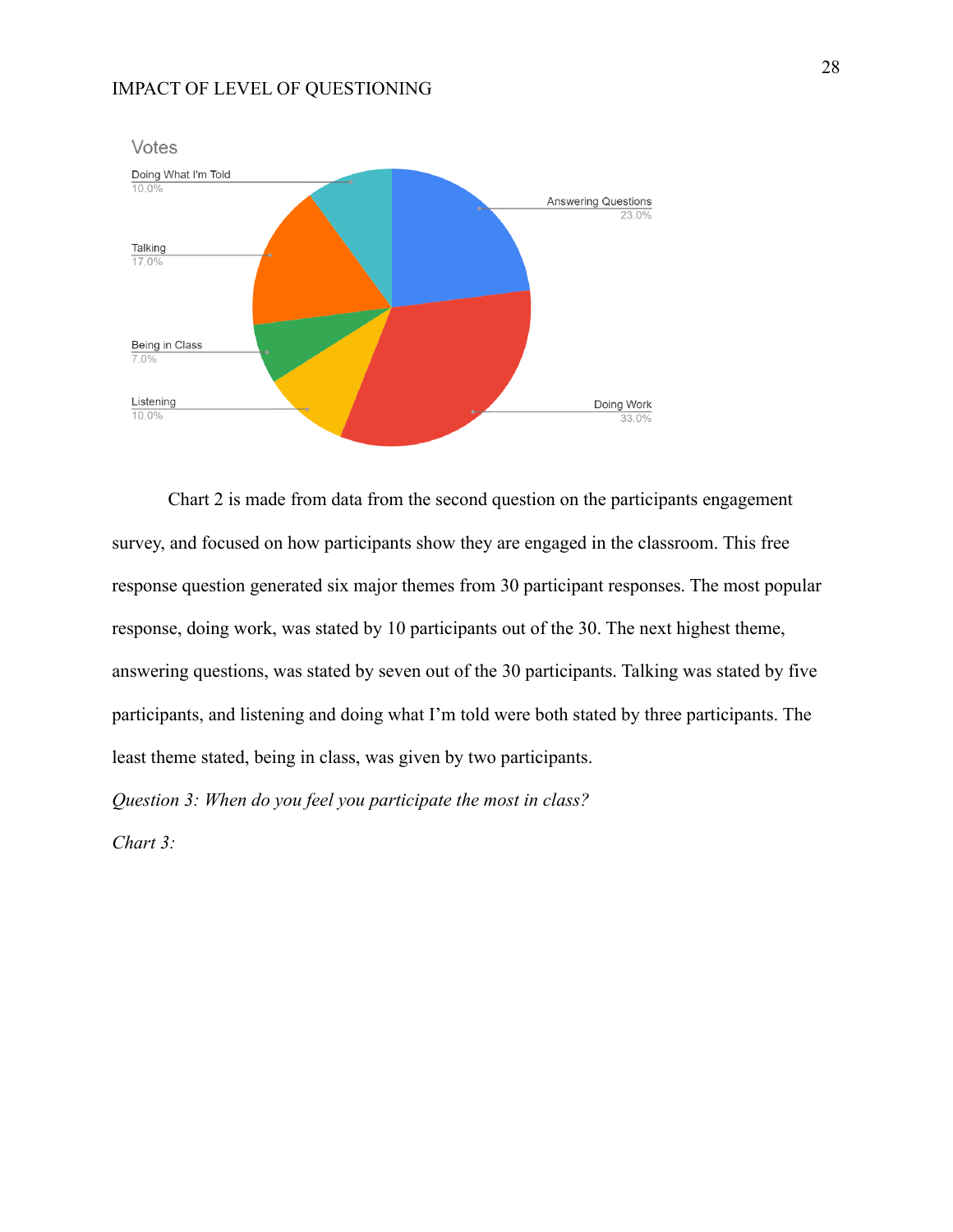

Data presented in was collected from the third question on the participant engagement survey and focused on when participants participate the most in class. This free response question generated six major themes from 26 participant responses. The most popular response, experiments, was stated 11 times out of the 26 total responses. Answering questions was stated five times, and my mood, during work time, and I don't know were each stated three times. The least given response, during videos, was given one time.

*Question 4: If you do not understand the content, does that make you not participate in class? Chart 4*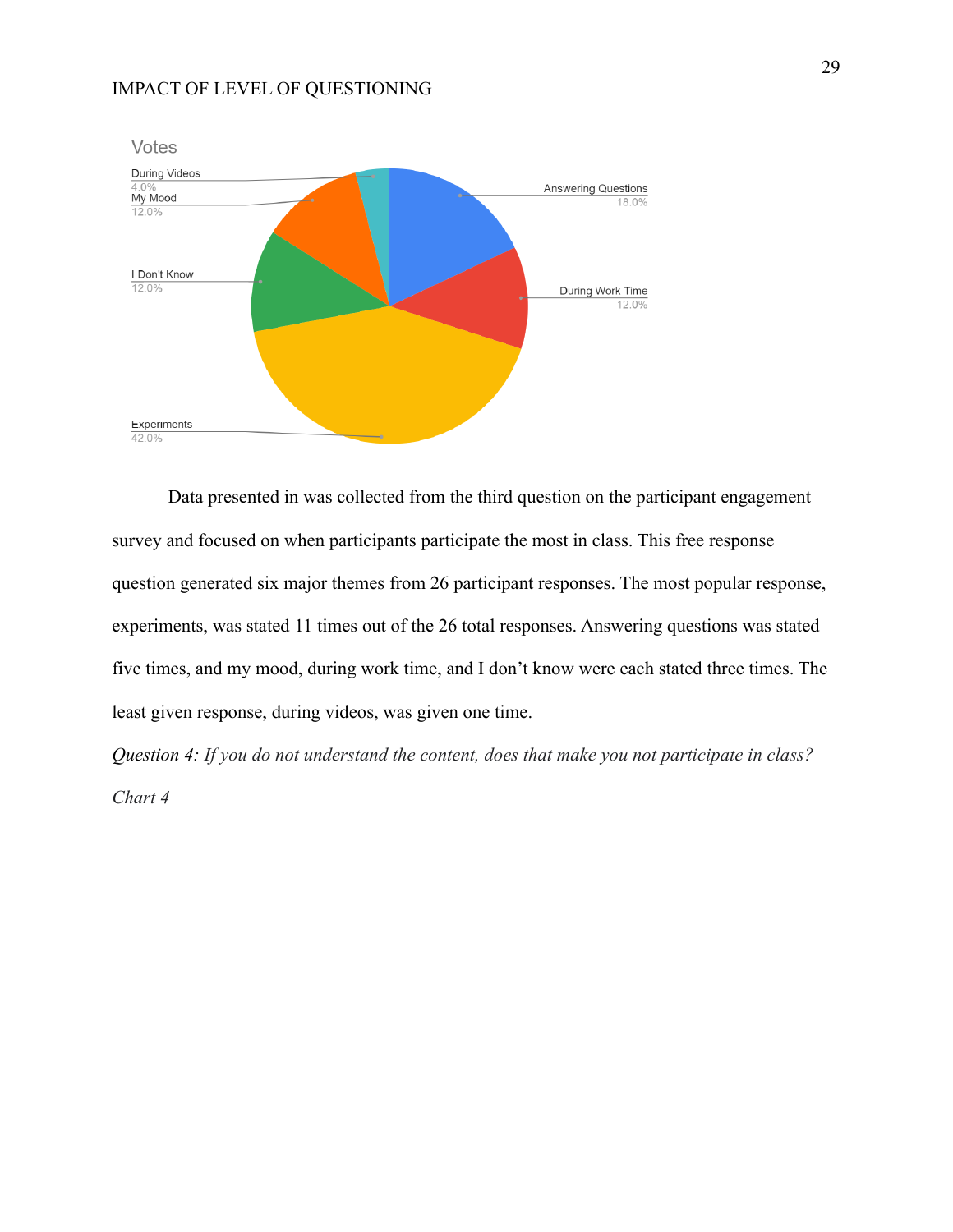

Chart 4 represents data collected on question four from the participant engagement survey. Participants were given three choices, yes, no, or sometimes to answer the question. The majority of participants, 11 out of 25, selected no. Nine participants selected yes, and the other five participants selected sometimes.

#### **Research Question #3**

How can the level of questioning during instruction impact student motivation in the  $6<sup>th</sup>$ grade science classroom?

#### **Data Tool 1: Participant Motivation Survey**

*Question 1: Rate how much you want to participate during class on a scale of 1-4.*

*Chart 5:*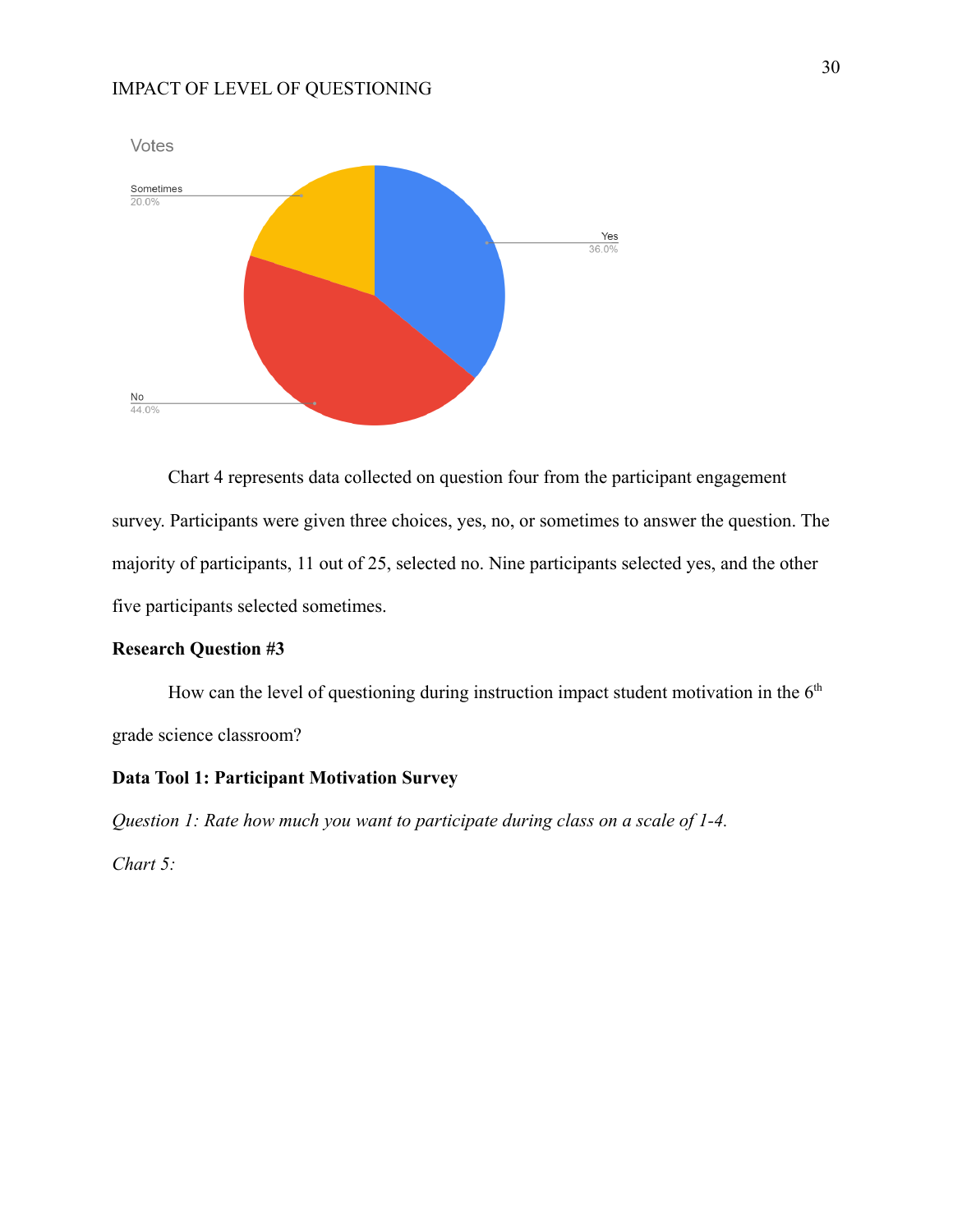

Rate how much you WANT to participate during class on a scale of 1-4. 24 responses

Chart 5 is from the first question on a participant motivation survey. The y-axis is the number of people that selected a certain number. Participants were asked to rate on a scale from one, I never want to participate, to four, I always want to participate, which is the x-axis. Zero participants selected one, three selected two, and eight selected three as their response. The most popular number selected, by 13 participants, was number four.

*Question 2: How do you stay motivated in science class?*

*Chart 6:*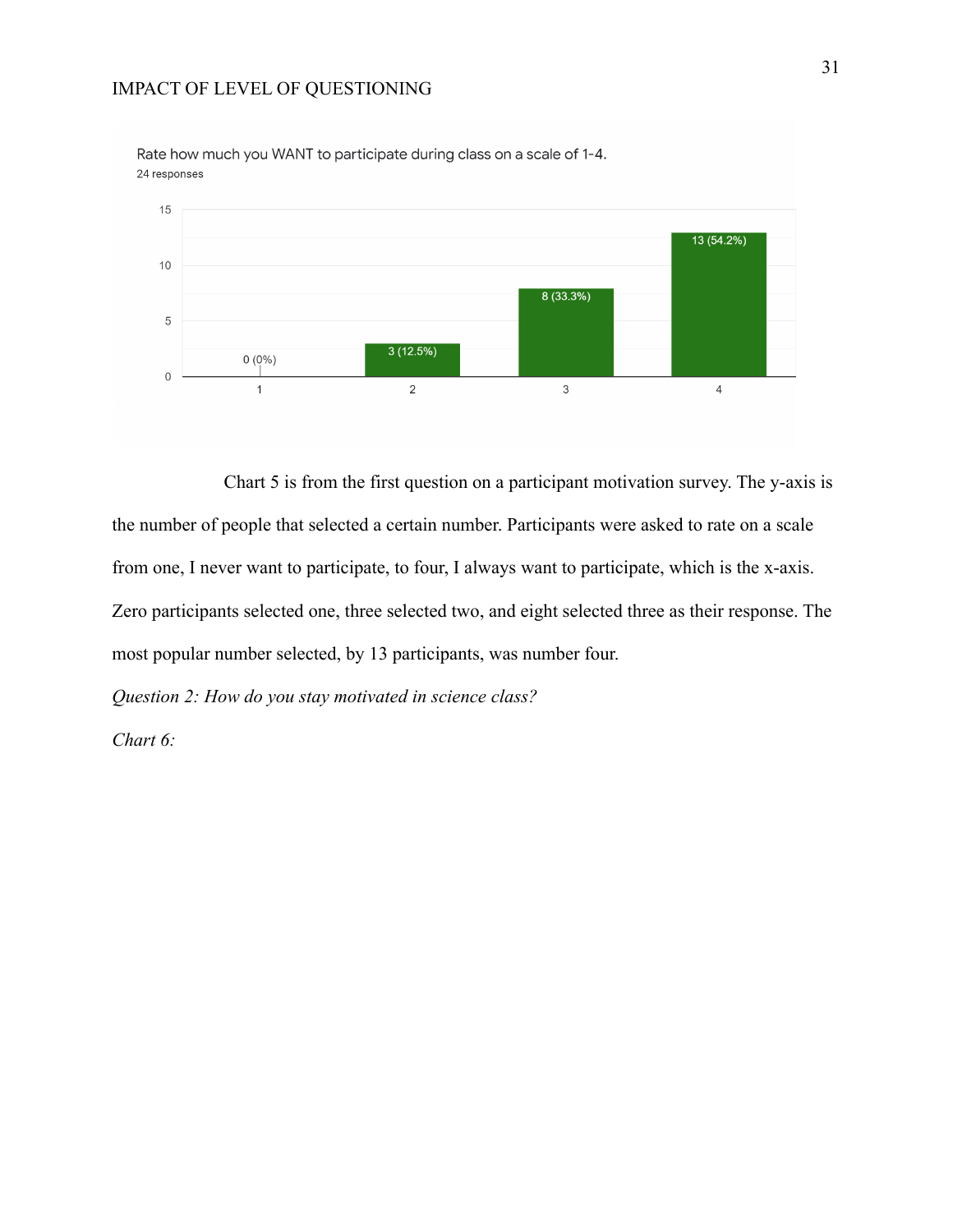

Data presented in Chart 6 was collected from the second question on the participant motivation survey, and asked participants to state how they stay motivated in science class. This free response question generated seven major themes from 26 participant responses. The most popular response, fun activities, was stated eight times out of the 26 total responses. Participating and friends were each stated four times. I don't know and treat/freetime were each give three times. The least popular themes, grades and teacher, were each given twice.

*Question 3: What makes you feel most motivated in science class? Chart 7*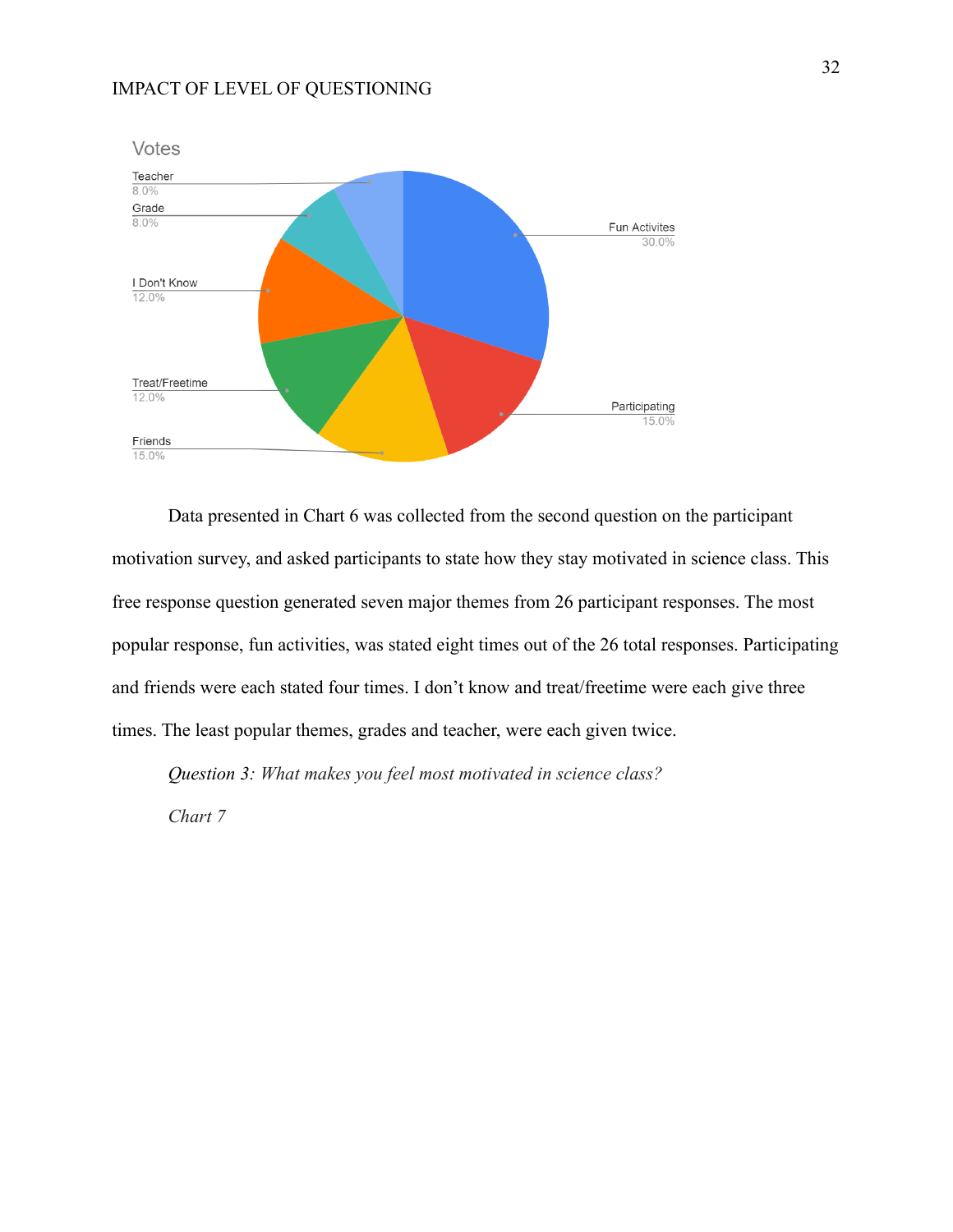

Data represented in Chart 7 was collected from the third question on the participant motivation survey and asked participants to state what makes them feel most motivated in science class. This free response question generated five major themes from 25 participant responses. The most popular theme, projects/experiments, was stated 12 times out of the 25 total answers given. Friends/teacher was the second most popular theme with seven responses. Video, freetime, and I don't know were the least popular, and all were given twice.

*Question 4: If you do not understand the content, does that make you not want to participate in class?*

*Chart 8*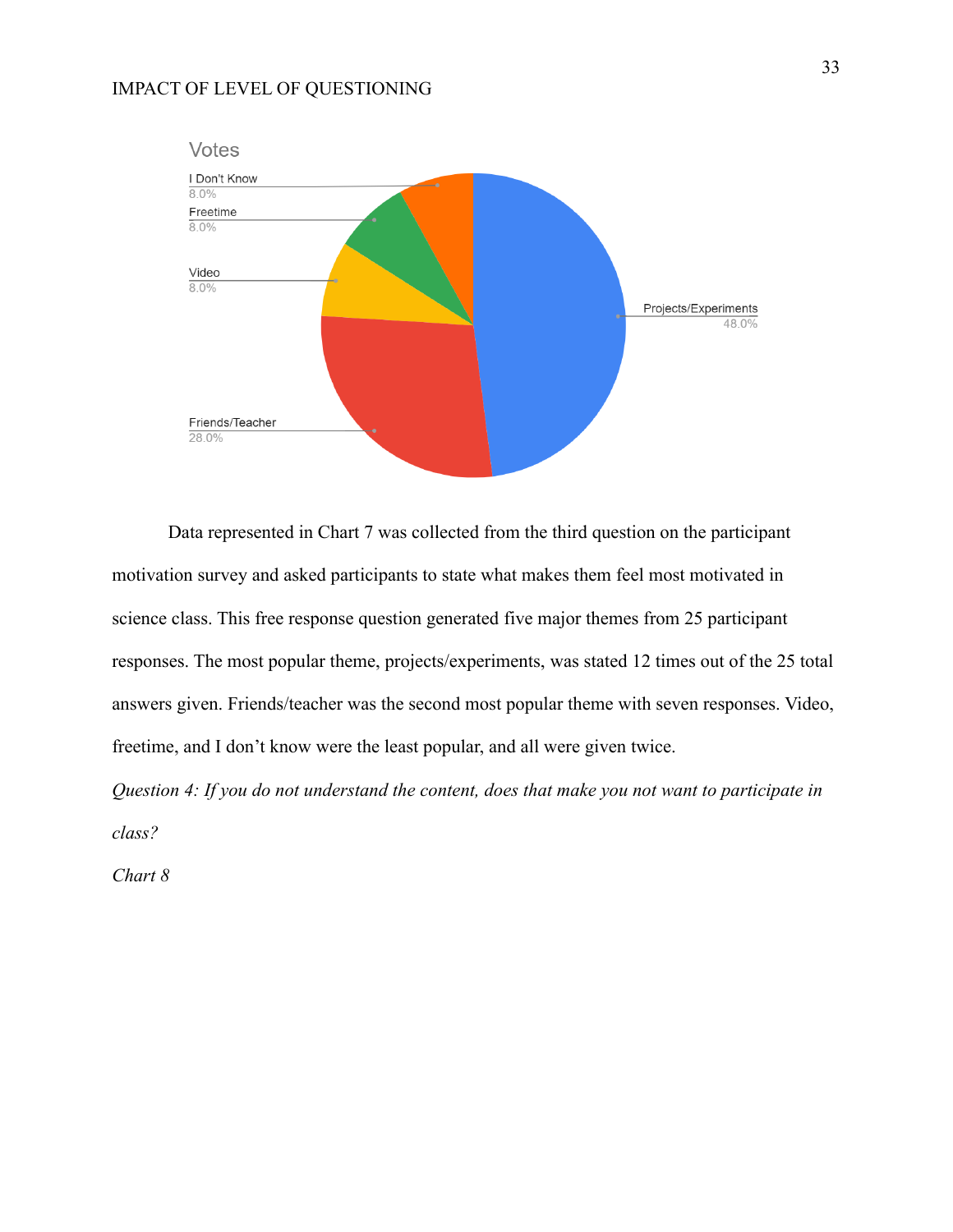

Chart 8 is created from data collected on question four from the participant motivation survey. Participants were given three choices, yes, no, or sometimes to answer the question. The majority of participants, 13 out of 25, selected no. Seven participants selected yes, and the other five participants selected sometimes.

### **Data Tool 2: Motivation Exit Slip**

*Question 1: On a scale of 1-4, how much did you want to answer the question, What is a force?*

*Chart 9*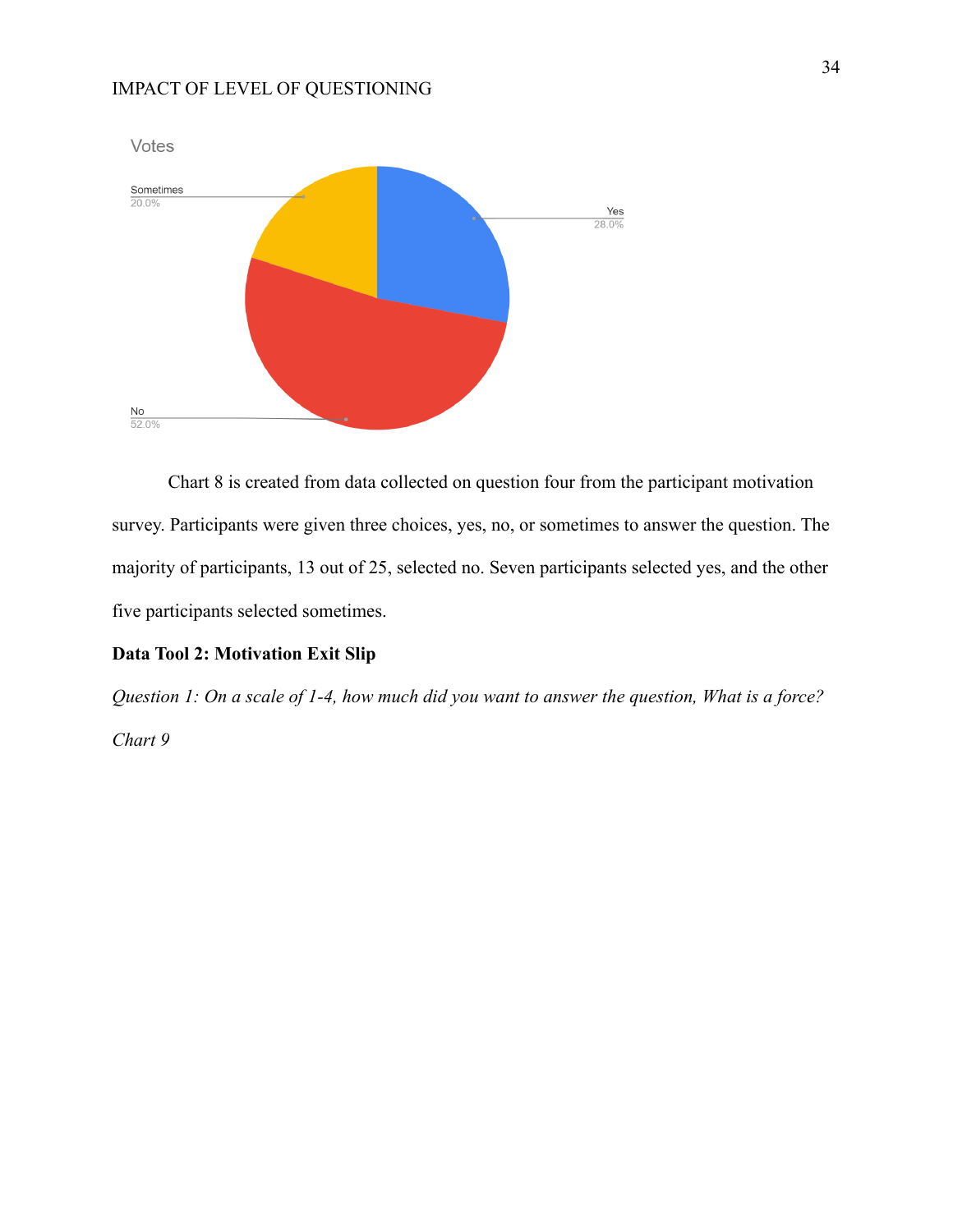

On a scale of 1-4, how much did you want to answer the question, What is a force? 25 responses

Chart 9 is from the first question on a participant motivation exit slip. It asked the participants to gauge their level of motivation for a lower level question. The y-axis is the number of people that selected a certain number. Participants were asked to rate on a scale from one, did not want to answer the question at all, to four, strongly wanted to answer the question, which is the x-axis. Two participants selected number one, seven selected number two, and seven selected number three as their response. The most popular number selected, by nine participants, was number four.

*Question 2: How much did you want to answer the question, Why are some forces balanced and some unbalanced?*

*Chart 10*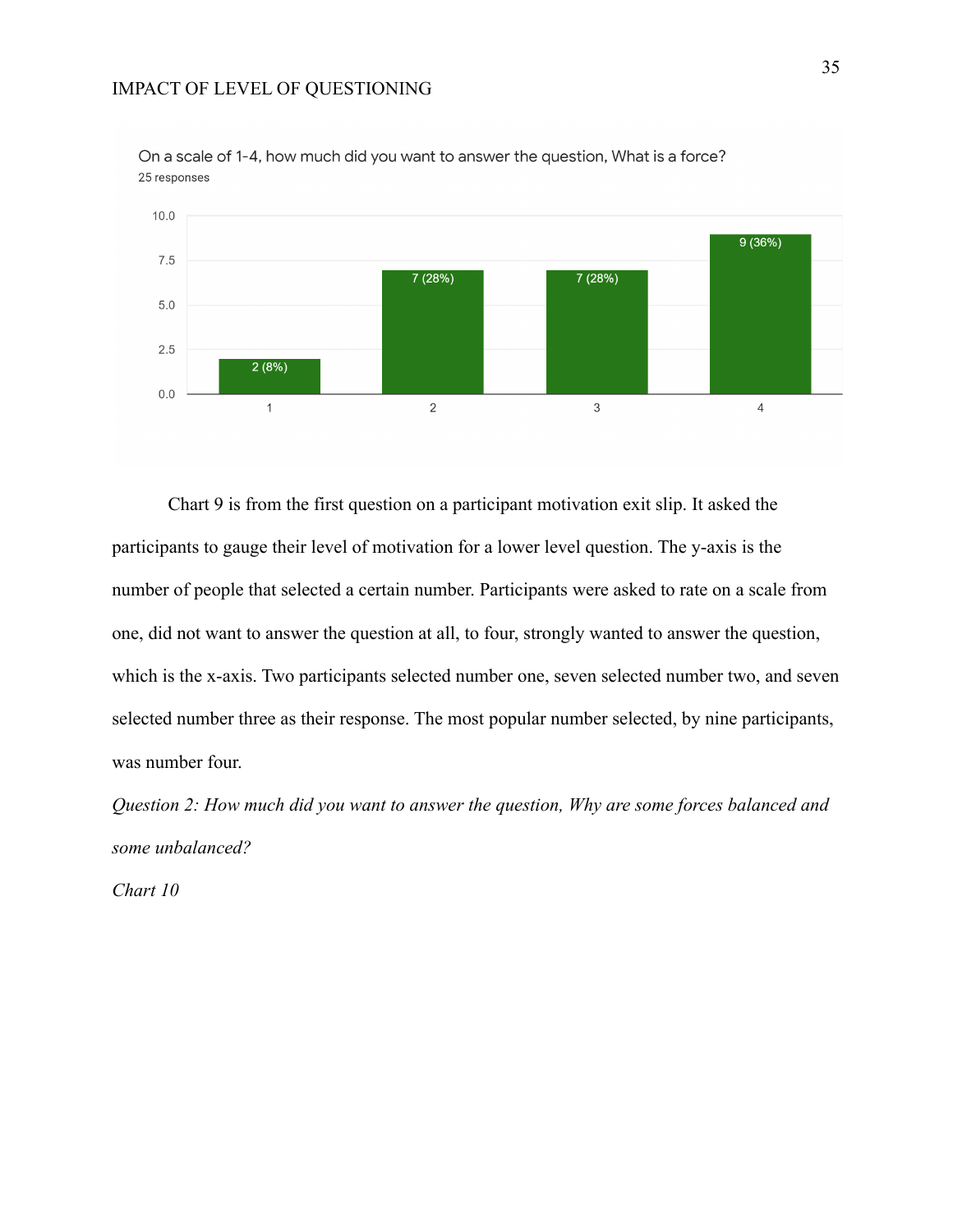

How much did you want to answer the question, Why are some forces balance and some unbalanced?

Chart 10 is from the second question on a participant motivation exit slip. It asked the participants to gauge their level of motivation for a higher level question. The y-axis is the number of people that selected a certain number. Participants were asked to rate on a scale from one, did not want to answer the question at all, to four, strongly wanted to answer the question, which is the x-axis. Zero participants selected number one, eight selected number three, and eighth elected number four as their response. The most popular number selected, by nine participants, was number two.

#### **Discussion**

#### **Summary**

The results provided from my data showed a mix of what I expected them to be and some surprising results. There did not seem to be a big significance in student performance in relation to different level of questions. When looking at the averages for each data tool used for student performance, there was a slight higher average for lower level questions. Majority of participants had higher scores on lower level questions for all data tools used for performance. This shows that participants seem more confident and have a better understanding of lower level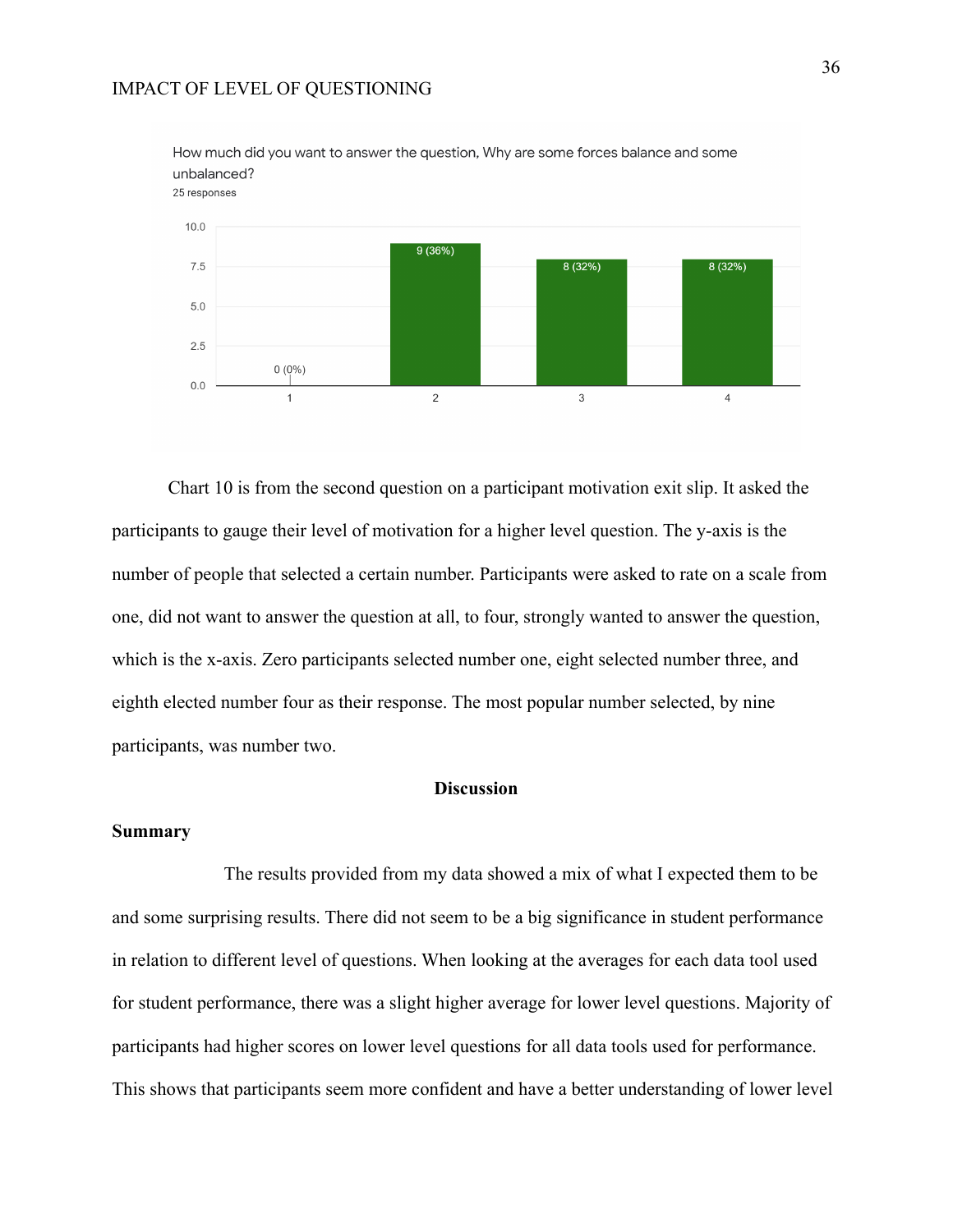questions than higher level questions. The data also shows the pattern that students participate and show engagement equally among lower and higher level questions. The data also shows that the participants in the study do not have any more motivation for one type of question over the other. The data also shows that the participants feel more motivation and show more engagement when they are doing hands-on activities, such as experiments. The most surprising data was that even if participants do not completely understand the content being presented, they are still motivated to participate. They are not scared to get the answer wrong and will still try to answer to the best of their ability.

#### **Limitation**

The biggest, and most impactful, limitation to this study was the amount of time spent on collecting data. Data was to be collected from April 5th through April 30th, a four week period. Due to the COVID-19 pandemic, April 5th was the date that the school where the study takes place was returning to in-person learning for the first time this year. The participants in this study had been out of school since March 2020 and would be their first time entering the middle school building. Because April 5th was the first time in person, time was spent on getting to know the students, learning how to do in person school, and learning how a new school runs. This pushed the start date of the collection of data five days later than it was supposed to start. Also during this four week period, two whole days were spent on standardized testing. This left only two and half weeks of time to collect data. Because of the storage of time, two data tools could not be completed, group interviews and at-task checklist.

#### **Conclusion**

The data that has been collected can help teachers plan future lesson activities and questions to ask. As stated in the literature review, students feel more motivated and willing to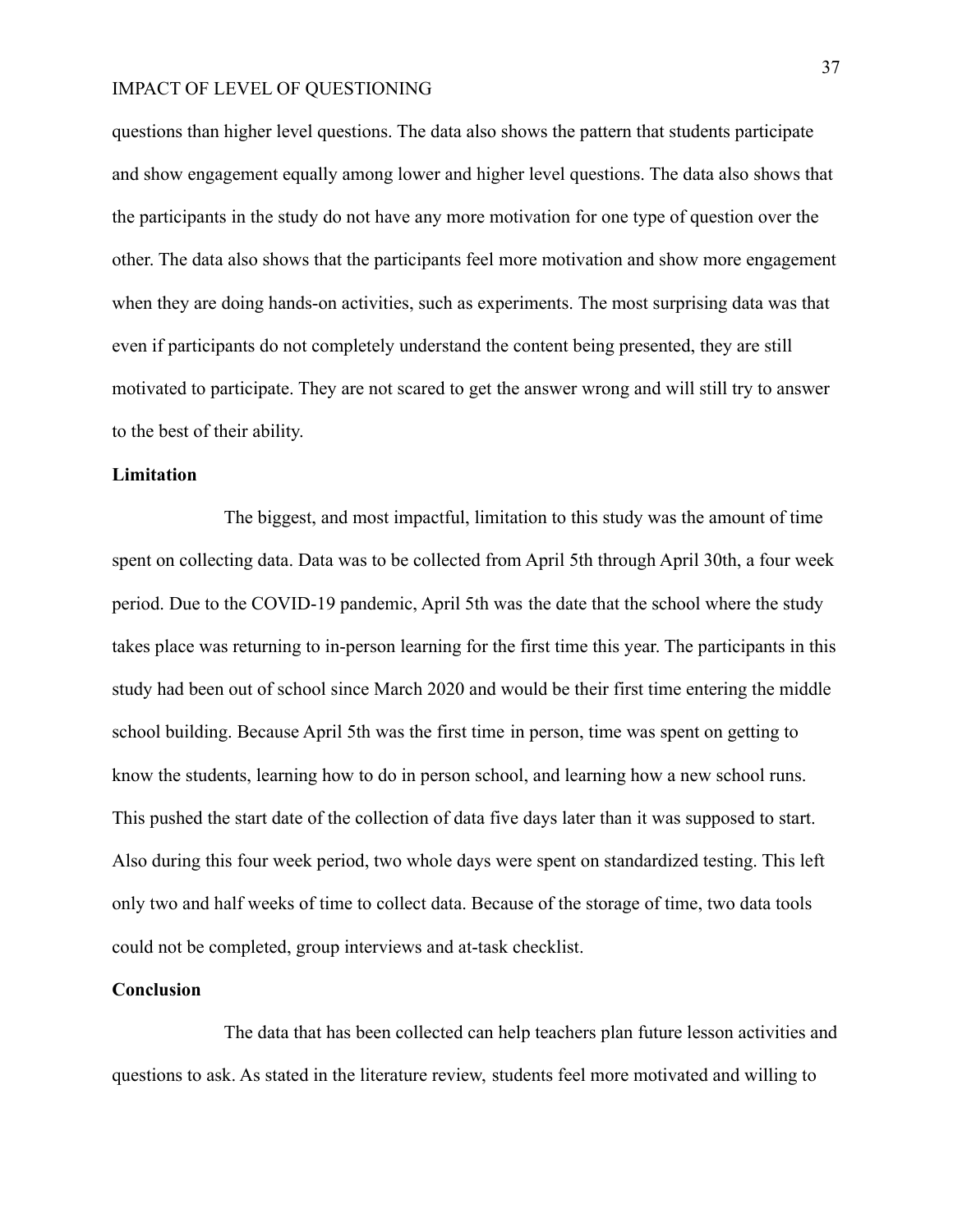participate when meaningful content is being presented in a meaningful way. The data shows that students in a science classroom feel more motivated and engaged when they can do experiments and hands-on activities. While taking that into consideration, teachers can design a science lesson to include experiments. While focusing on level of questioning, it is important to consider that students seemed to slightly favor lower level type questions. This might be because they have a better understanding and feel more confident with fact based type questions. It is important to note that, based on literature review done, that to develop a deeper understanding of science content, there needs to be higher level questions. This will help ensure that students are able to apply the science concept to the real world and make stronger connections. But in order to grasp higher level questions, students first need to have a basic understanding of the science concepts being taught. This is why building a strong foundation around lower level questions is important for students.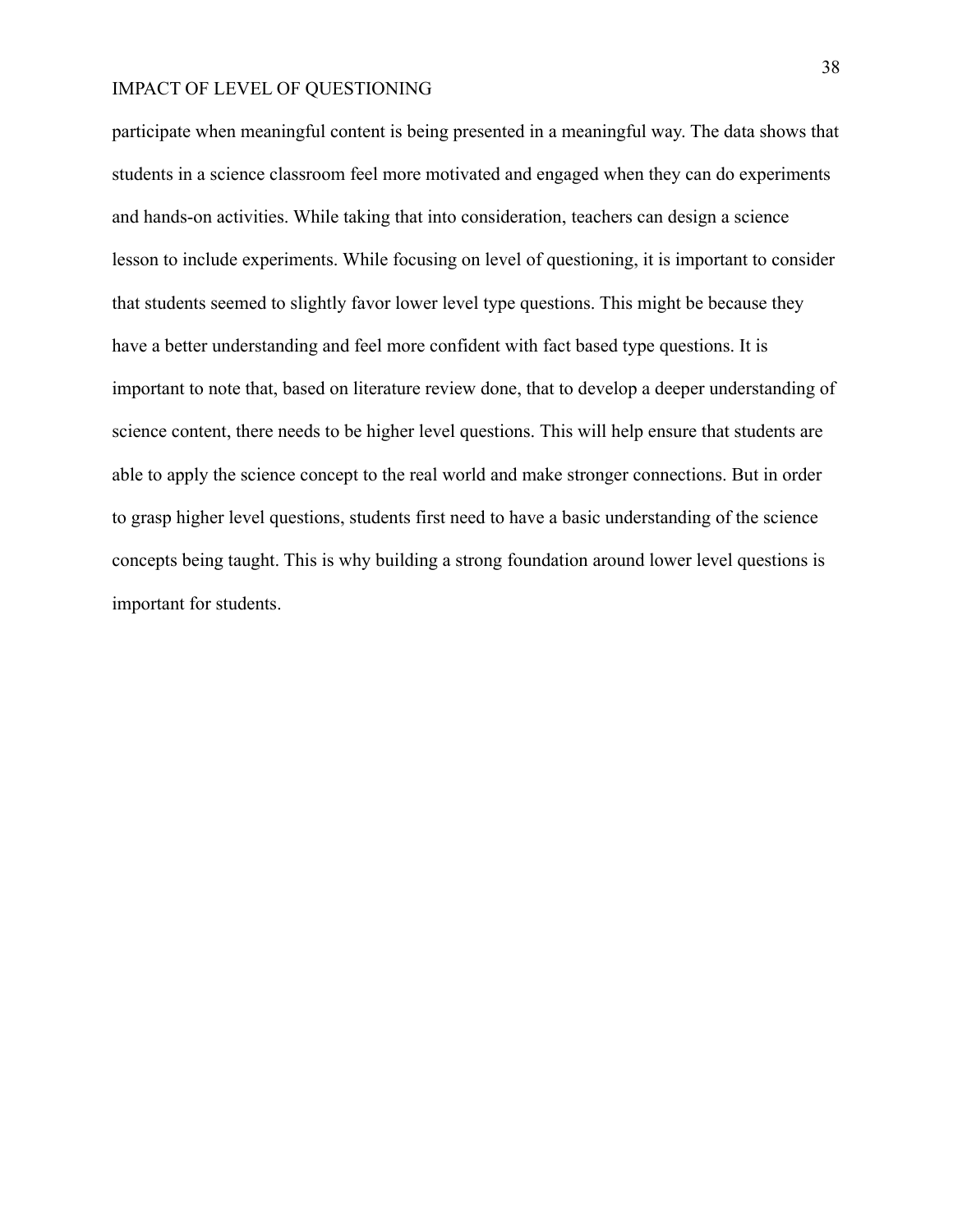#### **References**

- Agarwal, P. (2019). Retrieval Practice & Bloom's Taxonomy: Do Students Need Fact Knowledge Before Higher Order Learning? *Journal of Educational Psychology*, *111*(2), 189–209. Retrieved from the Web 4/02/2021 <https://doi.org/10.1037/edu0000282>
- Ahn, I., Chiu, M., & Patrick, H. (2021). Connecting teacher and student motivation: Student-perceived teacher need-supportive practices and student need satisfaction. *Contemporary Educational Psychology*, *64*, 101950–. Retrieved from the Web 4/12/2021 <https://doi.org/10.1016/j.cedpsych.2021.101950>
- Fredricks, J. A., Blumenfeld, P. C., & Paris, A. H. (2004). School engagement: Potential of the concept, state of the evidence. *Review of Educational Research*, *74*(1), 59–109. <https://doi.org/10.3102/00346543074001059>
- Kracl, C., & Harshbarger, D. (2017). Ask the right question: using literature and higher-level thinking questions to enhance science instruction.(Methods. & Strategies Ideas and techniques to enhance your science teaching). *Science and Children*, *54*(9), 78–.
- Lee, J. (2014). The Relationship Between Student Engagement and Academic Performance: Is It a Myth or Reality? *The Journal of Educational Research (Washington, D.C.)*, *107*(3), 177–185. Retrieved from the Web 4/15/2021 <https://doi.org/10.1080/00220671.2013.807491>
- Robinson, C., & Hullinger, H. (2008). New benchmarks in higher education: Student engagement in online learning. *Journal of Education for Business*, *84*(2), 101–108. Retrieved from the Web 4/15/2021 <https://doi.org/10.3200/JOEB.84.2.101-109>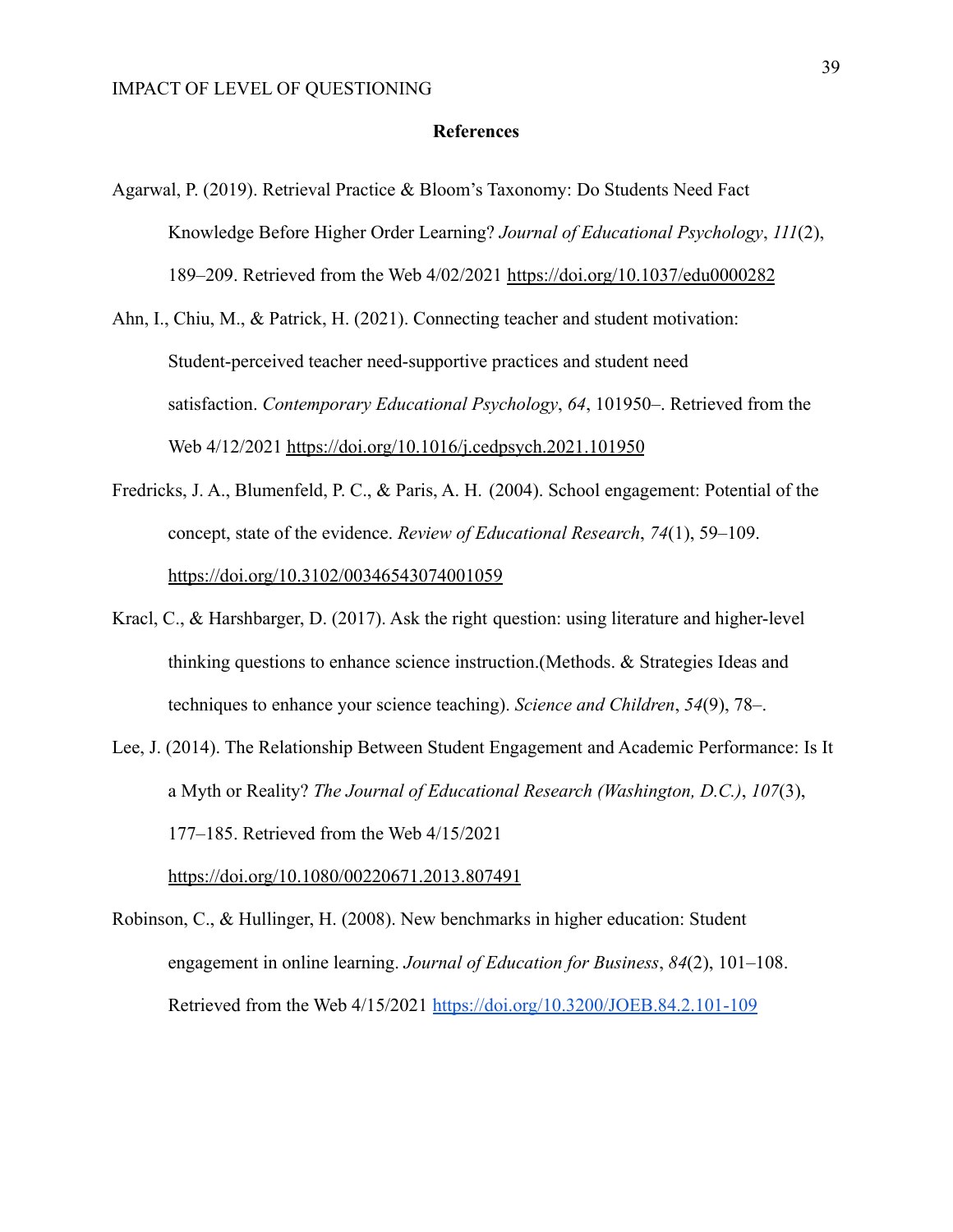- Ryan, R., & Deci, E. (2000). Self-Determination Theory and the Facilitation of Intrinsic Motivation, Social Development, and Well-Being. *The American Psychologist*, *55*(1), 68–78. Retrieved from the Web 4/06/2021 <https://doi.org/10.1037/0003-066X.55.1.68>
- Santine Cuccio-Schirripa. (1999). Science Question Level and Its Relationship to Seventh Graders' Interest and Achievement in Science. *Journal of Elementary Science Education*, *11*(2), 1–12. Retrieved from the Web 4/06/2021

<https://doi.org/10.1007/BF03173835>

- Schweinle, A., Meyer, D. K., & Turner, J. C. (2006). Striking the Right Balance: Students' Motivation and Affect in Elementary Mathematics. *The Journal of Educational Research (Washington, D.C.)*, *99*(5), 271–294. <https://doi.org/10.3200/JOER.99.5.271-294>
- Uekawa, K., Borman, K., & Lee, R. (2007). Student Engagement in U.S. Urban High School Mathematics and Science Classrooms: Findings on Social Organization, Race, and Ethnicity. *The Urban Review*, *39*(1), 1–43. <https://doi.org/10.1007/s11256-006-0039-1>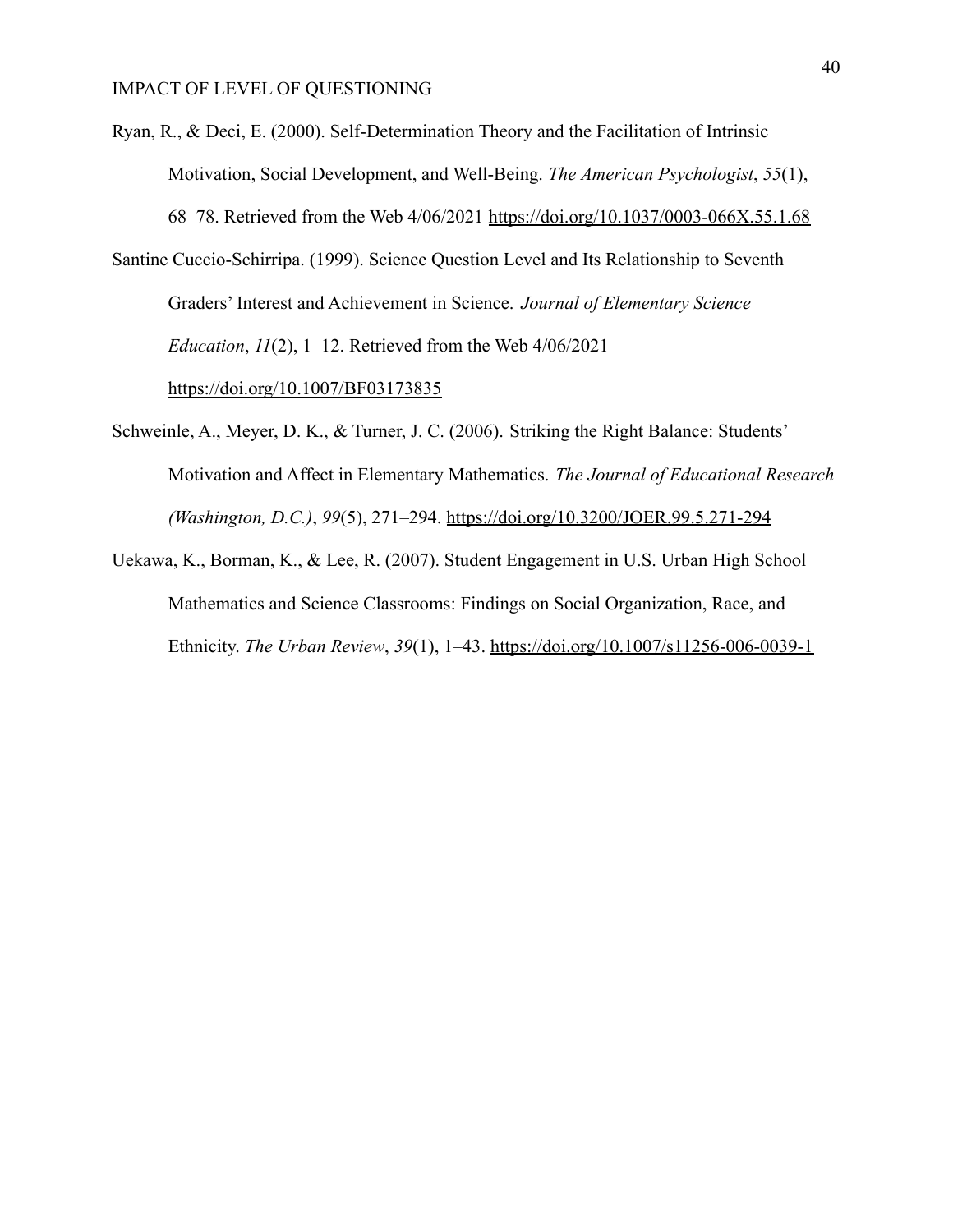## Appendix A: Pretest

| To increase friction (make more of it) you could *           |
|--------------------------------------------------------------|
| use sand                                                     |
| use motor oil                                                |
| use wax                                                      |
| use grease                                                   |
|                                                              |
| Motor oil, grease, and wax are examples of this substance. * |
|                                                              |
| lubricant                                                    |
| sand                                                         |
| glue                                                         |
| non lubricant                                                |
|                                                              |

kinetic friction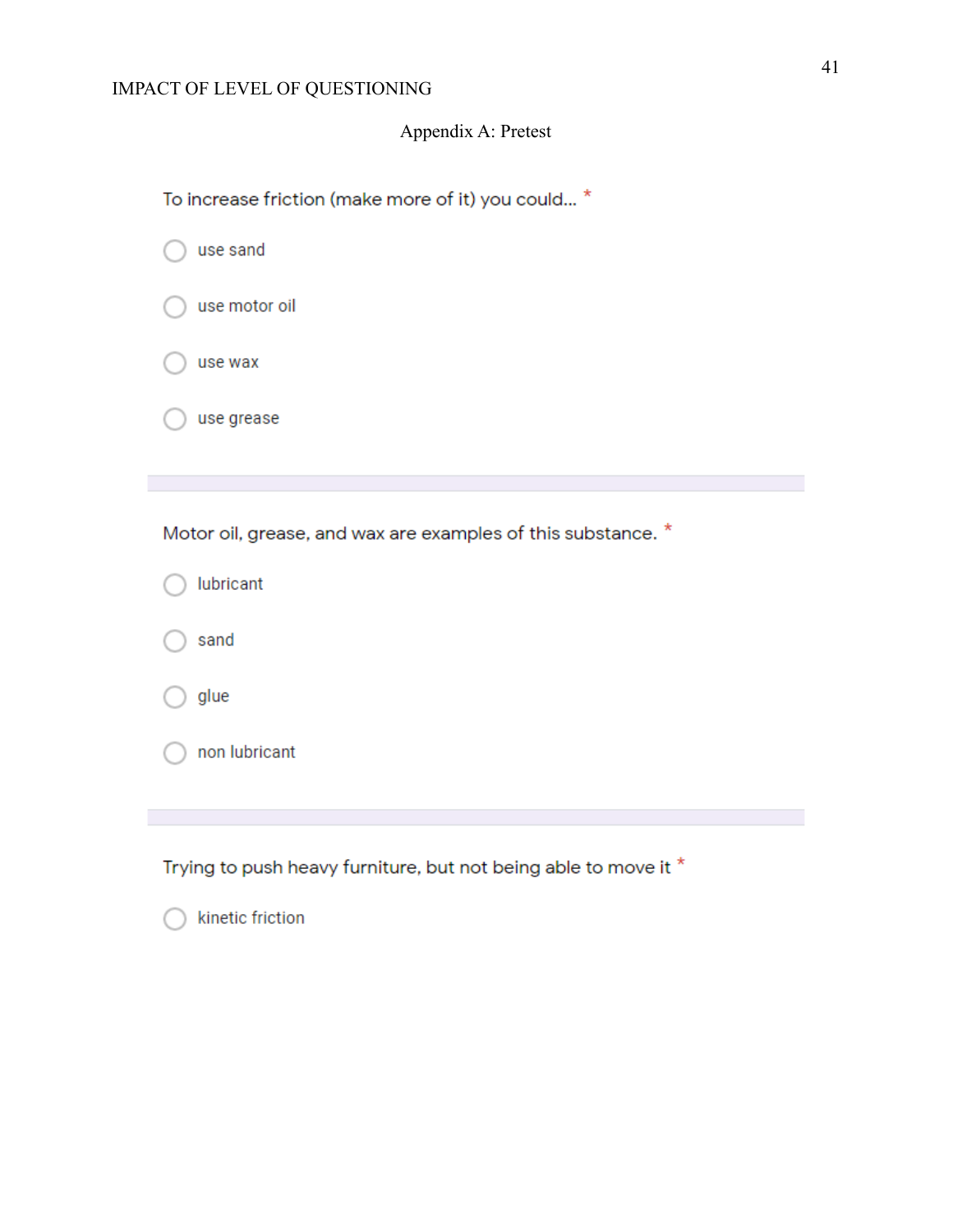## Appendix B: Exit Slip

| When all of the forces acting on an object are added together you determine the<br>of an object. |
|--------------------------------------------------------------------------------------------------|
| add                                                                                              |
| Net force<br>ι.                                                                                  |
| Newton                                                                                           |

Unbalanced force

When the forces on an object produce a net force of 0 newtons, a \_\_\_\_\_\_\_\_\_\_\_\_\_\_\_\_\_ is produced.

|  | <b>Balance Force</b> |  |
|--|----------------------|--|
|  |                      |  |

add

subtract

Unbalance Force C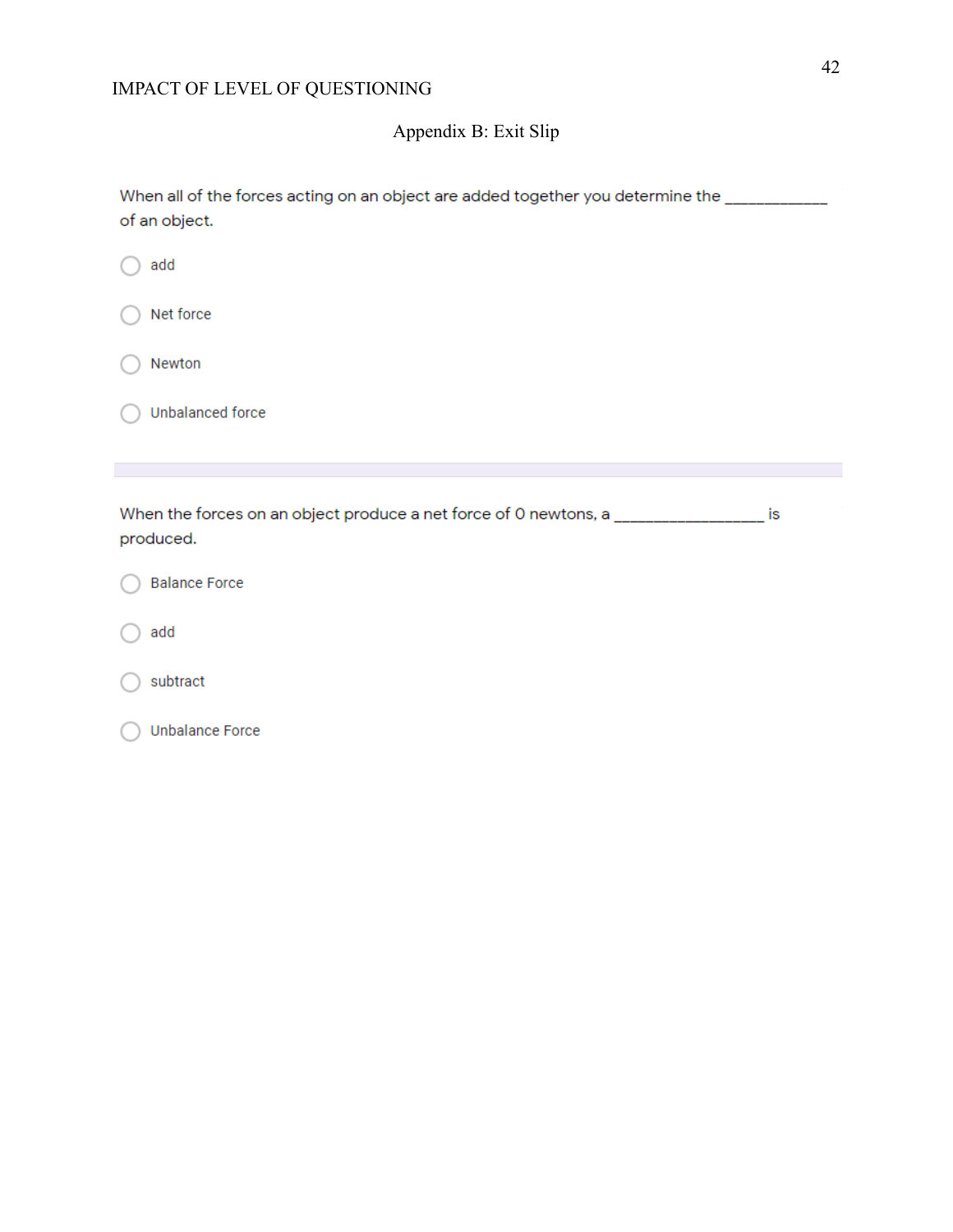# Appendix C: Exit Slip

| Joe Mauer, of the Minnesota Twins, hitting a home run, is an example of an unbalanced force. * |  |
|------------------------------------------------------------------------------------------------|--|
| true                                                                                           |  |
| false                                                                                          |  |
|                                                                                                |  |
|                                                                                                |  |
| A light hanging from a ceiling is an example of a balance force. *                             |  |
| true                                                                                           |  |
| false                                                                                          |  |
|                                                                                                |  |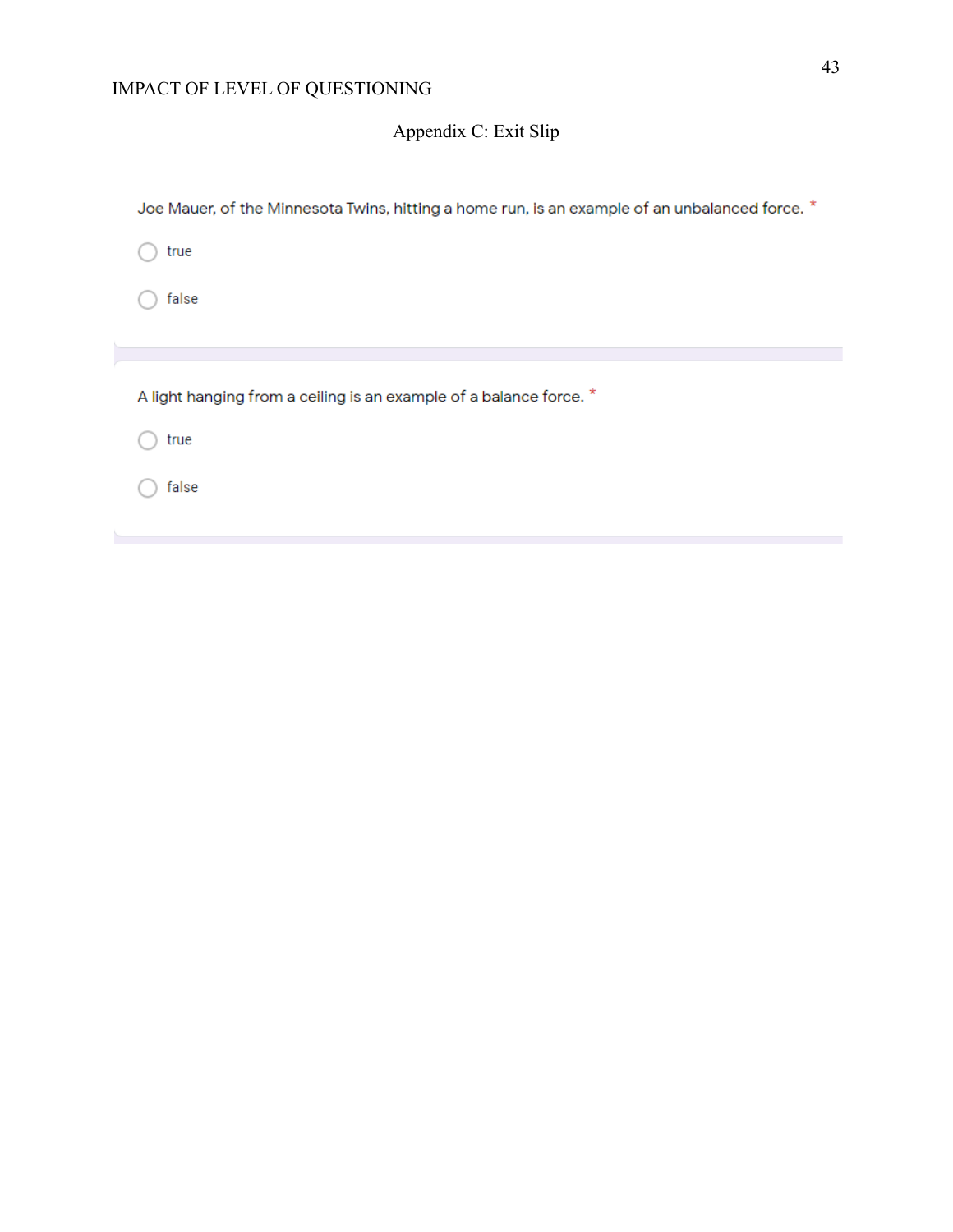## Appendix D: Final Summative Assessment Example Questions

| When forces are going against each other should be $^{\star}$ |  |  |
|---------------------------------------------------------------|--|--|
|---------------------------------------------------------------|--|--|

| subtracted                                                      |
|-----------------------------------------------------------------|
| added                                                           |
| multiplied                                                      |
| divided                                                         |
|                                                                 |
| Moving friction - A skateboarder riding down a hill. *          |
| Kinetic friction                                                |
| static friction                                                 |
|                                                                 |
| *<br>All of the forces acting on an object is called the ______ |
| opposite force                                                  |
| net force                                                       |
| dark force                                                      |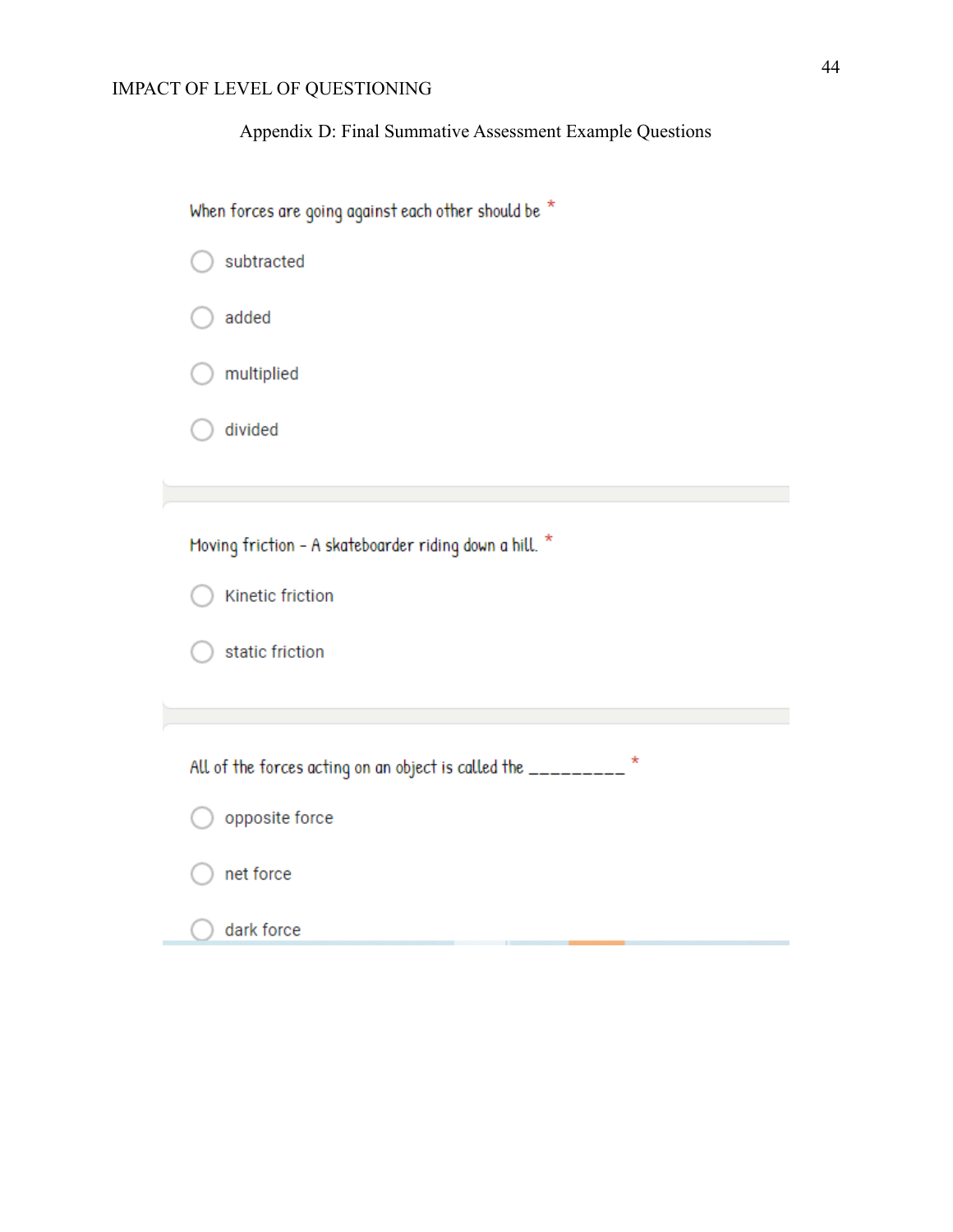| An example of static friction would be *                                                   |
|--------------------------------------------------------------------------------------------|
| Trying to push a car, but not moving it.                                                   |
| Skiing down a hill                                                                         |
| sanding wood                                                                               |
|                                                                                            |
| *<br>You would weigh ___________ on Jupiter than on the Earth because Jupiter is _________ |
| less, smaller                                                                              |
| more, smaller                                                                              |
| more, bigger                                                                               |
| less, bigger                                                                               |
|                                                                                            |
| Sanding would be a way to ___________ friction *                                           |
| decrease friction                                                                          |
| increase friction                                                                          |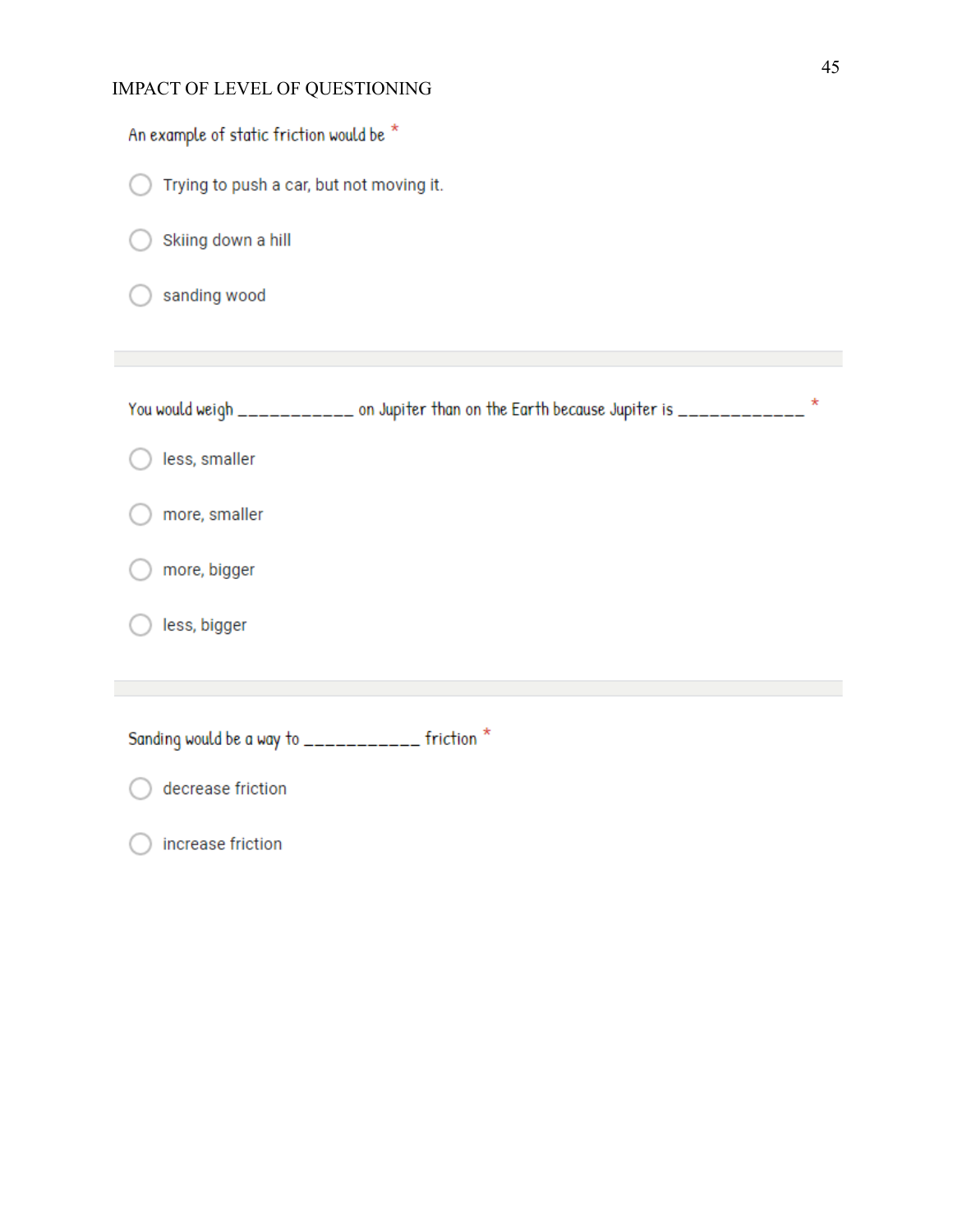# Appendix E: Engagement Survey

| Rate how much you participate during class on a scale of 1-4. *                      |   |               | 1.1.1        |                |                                                  |  |  |
|--------------------------------------------------------------------------------------|---|---------------|--------------|----------------|--------------------------------------------------|--|--|
|                                                                                      | 1 | $\mathcal{P}$ | $\mathbf{3}$ | $\overline{4}$ |                                                  |  |  |
| I never participate                                                                  |   |               |              |                | I am participating every class the<br>whole hour |  |  |
| How do you show engagement or participation in science class? *                      |   |               |              |                |                                                  |  |  |
| Long answer text                                                                     |   |               |              |                |                                                  |  |  |
|                                                                                      |   |               |              |                |                                                  |  |  |
| When do you feel you participate the most in class? *                                |   |               |              |                |                                                  |  |  |
| Long answer text                                                                     |   |               |              |                |                                                  |  |  |
|                                                                                      |   |               |              |                |                                                  |  |  |
| If you do not understand the content, does that make you not participate in class? * |   |               |              |                |                                                  |  |  |
| Short answer text                                                                    |   |               |              |                |                                                  |  |  |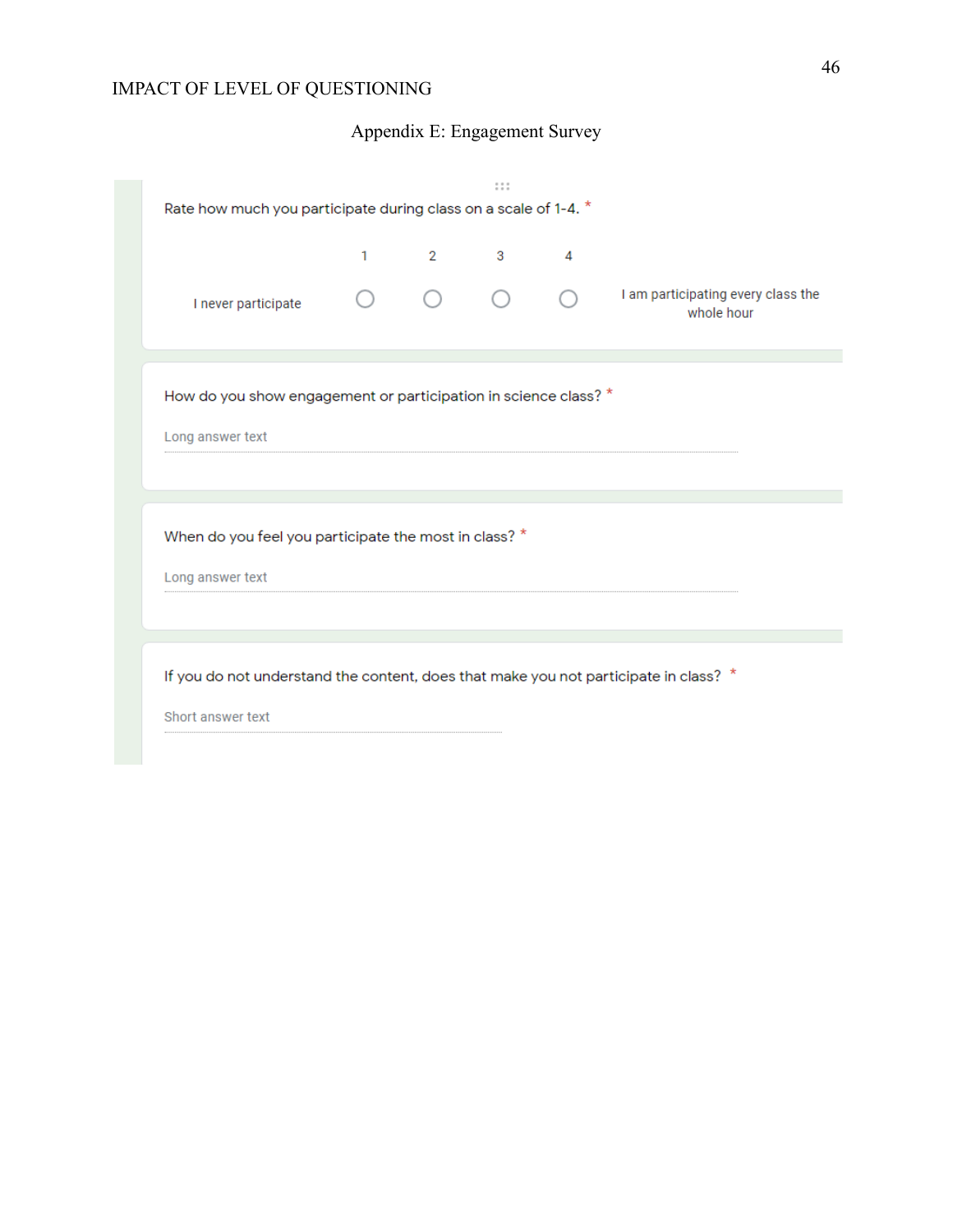# Appendix F: Motivation Survey

| Rate how much you WANT to participate during class on a scale of 1-4. $\hat{a}$              |   |  |          |   |                              |  |
|----------------------------------------------------------------------------------------------|---|--|----------|---|------------------------------|--|
|                                                                                              | 1 |  | $2 \t 3$ | 4 |                              |  |
| I never want to participate                                                                  |   |  |          |   | I always want to participate |  |
| How do you stay motivated in science class? *                                                |   |  |          |   |                              |  |
| Long answer text                                                                             |   |  |          |   |                              |  |
| What makes you feel most motivated in science class? *<br>Long answer text                   |   |  |          |   |                              |  |
|                                                                                              |   |  |          |   |                              |  |
| If you do not understand the content, does that make you not want to participate in class? * |   |  |          |   |                              |  |